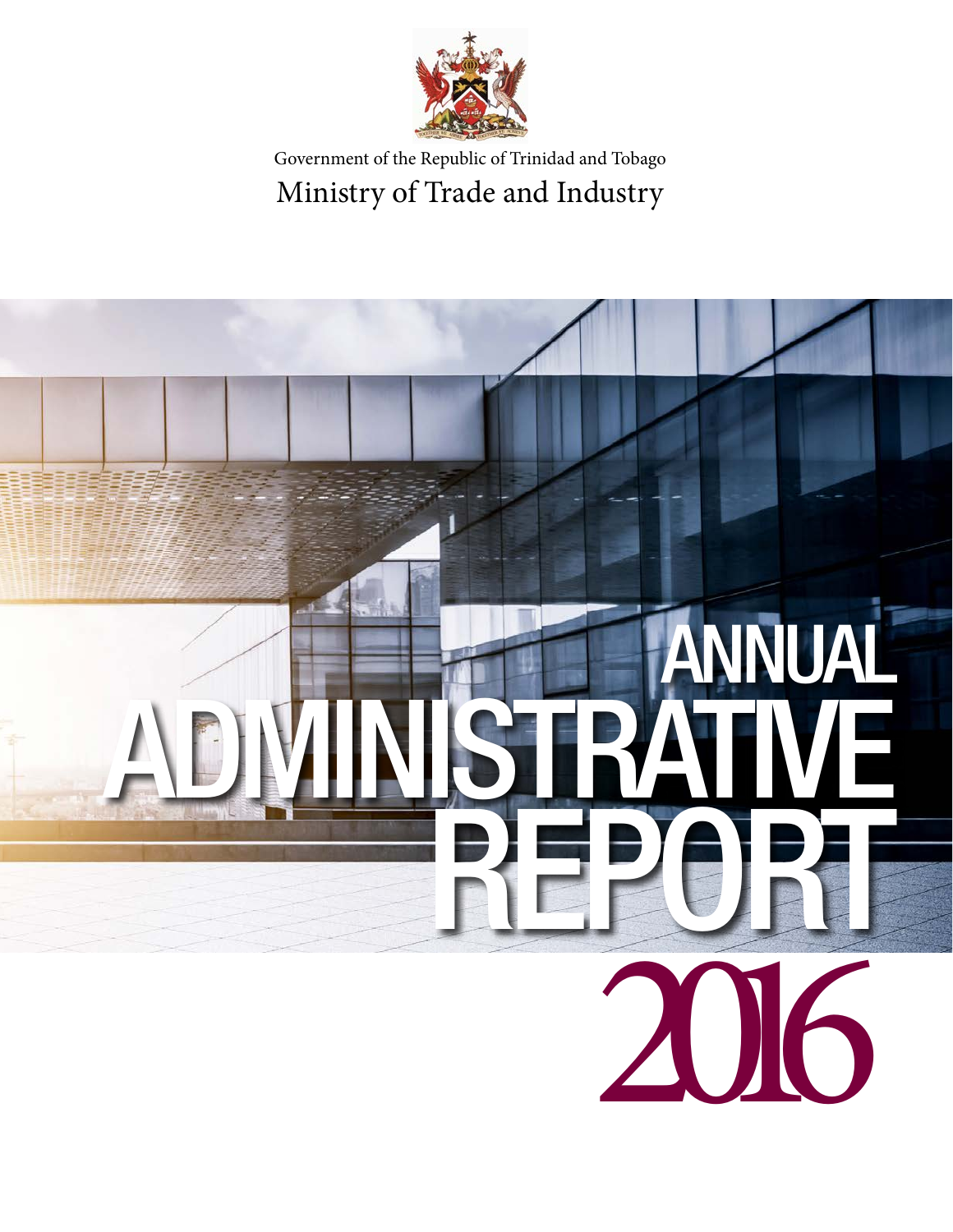# Contents 1.0 INTRODUCTION

#### 2.0 Vision, Mission and Strategic Objectives 2 2.1 MTI Strategic Goal 2.2 Vision of MTI 2 2.3 Mission of MTI 2 2.4 Strategic Framework of the MTI 2 3.0 Organisational Structure 6 3.1 Organisational Profile 6 3.2 Corporate Structure 7

3.3 MTI's State Agencies 7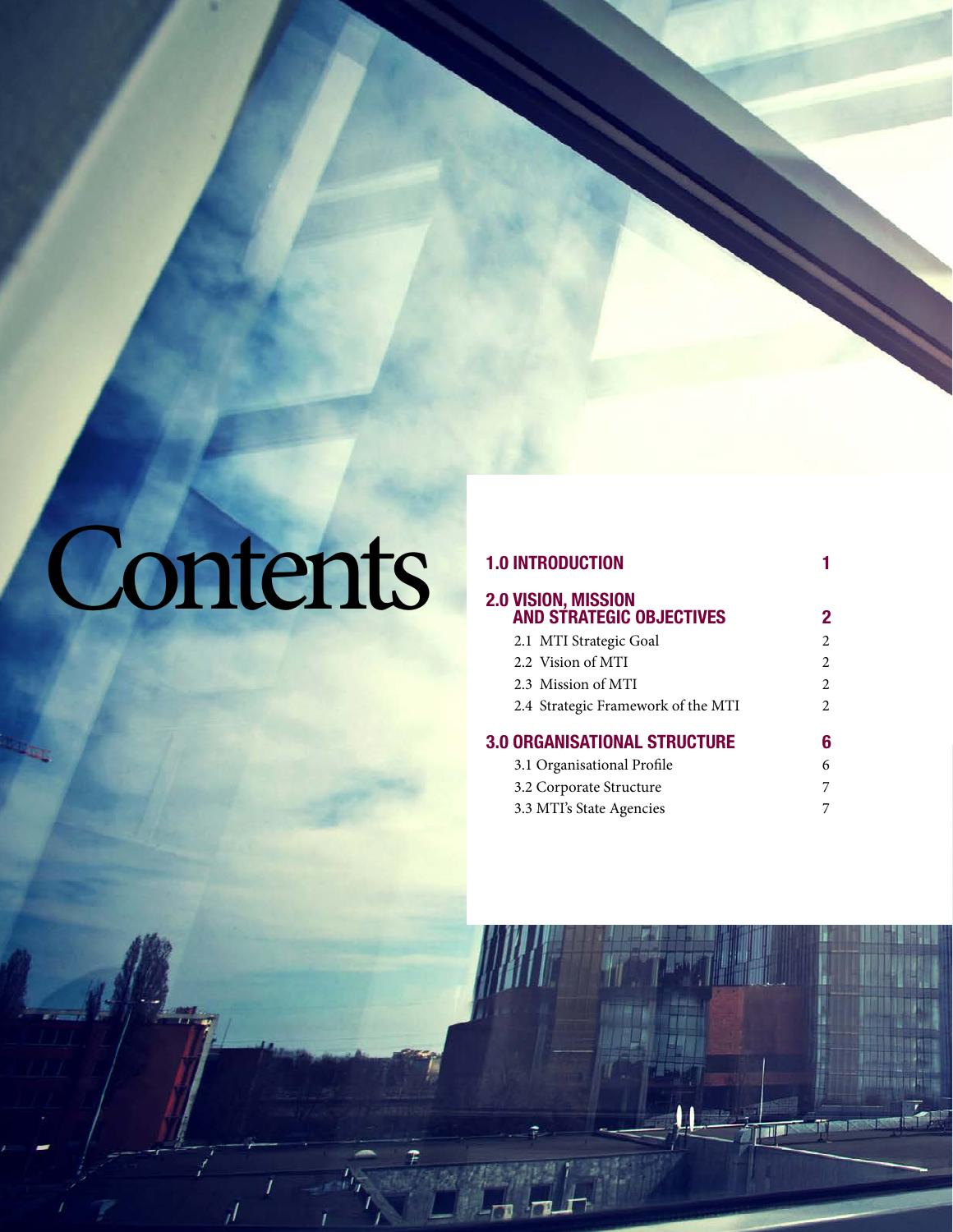

| <b>4.0 POLICY INITIATIVES</b>            |     |
|------------------------------------------|-----|
| 4.1 Creating the Enabling Environment    |     |
| 4.2 Diversification and Transformation   |     |
| of the Economy                           | 9   |
| 4.3 Expanding Market Access              | 11  |
| 4.4 Attracting Investment                | 14  |
| 4.5 Improving the Ease of Doing Business | 15. |
| 4.6 Enhancing Consumer Empowerment       | 16  |
| 5.0 FINANCIAL OPERATIONS                 |     |
| 5.1 Capital Expenditure                  | 17  |
| 5.2 Internal Audit                       | 18  |

| <b>6.0 HUMAN RESOURCE DEVELOPMENT PLAN 19</b><br>6.1 Organisational Establishment |    |
|-----------------------------------------------------------------------------------|----|
| and Employee Categories in MTI                                                    | 19 |
| <b>7.0 PUBLIC AND COMMUNITY RELATIONS</b>                                         | 20 |
| <b>8.0 THE WAY FORWARD</b>                                                        | 21 |
| <b>9.0 CONCLUSION</b>                                                             | 23 |
|                                                                                   |    |

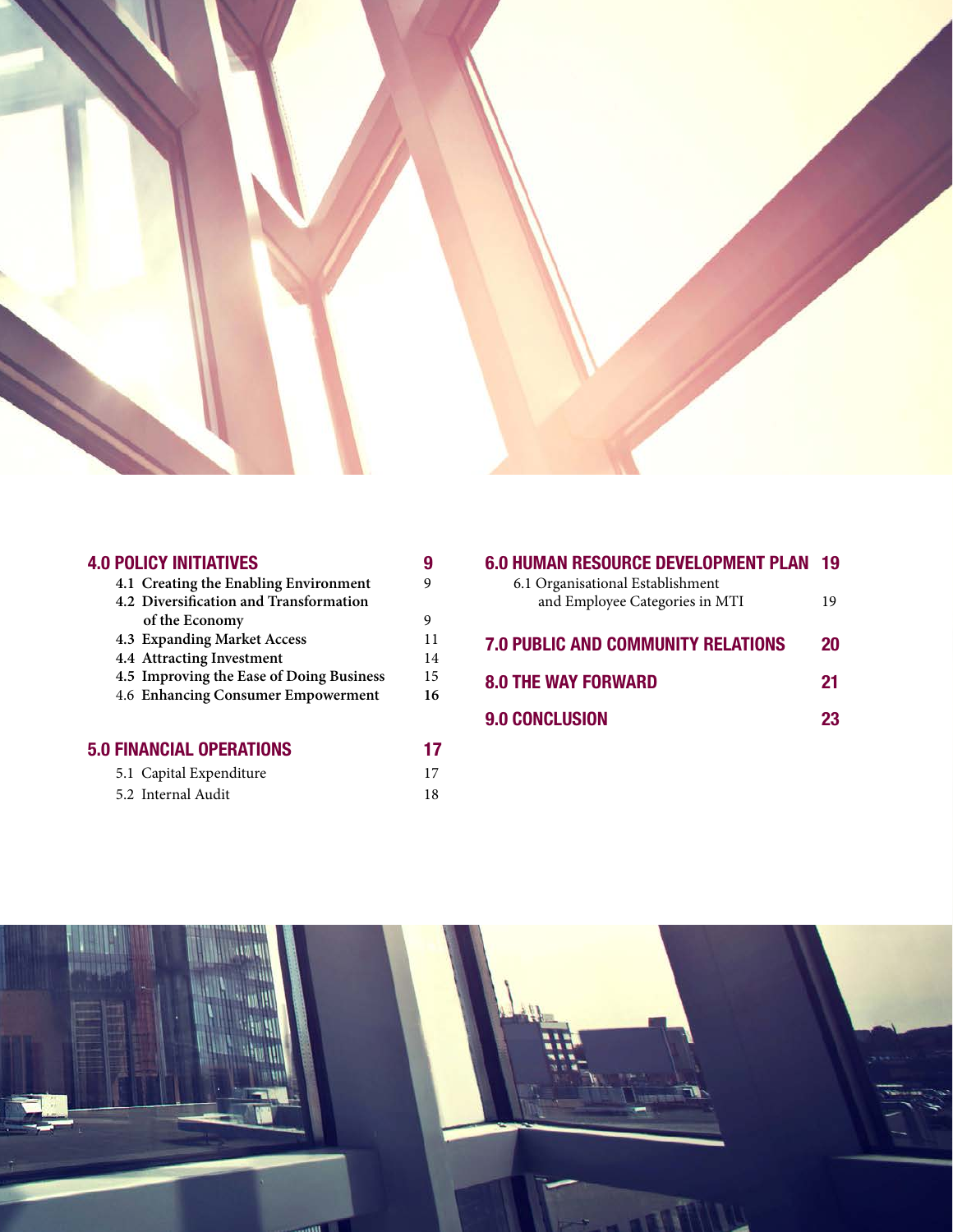## Introduction 1.0

The MTI is responsible for the implementation of government policy for business development, trade, investment and consumer empowerment.

To implement its mandate throughout Fiscal 2016, the MTI assessed the new National Policy Framework of the Republic of Trinidad and Tobago (GoRTT), which outline the blueprint for the Trinidad and Tobago's socio-economic transformation. This framework steered the MTI's Annual Work Plan for Fiscal 2016. This plan identifies initiatives to create an enabling environment to support economic diversification and international competitiveness; support the growth of exports and investments, as well as, empower consumers.

During Fiscal 2016, the MTI successfully executed a number of initiatives identified within its work plan. These initiatives included pursuing reforms to improve the ease of doing business reforms and expanding markets access through partial scope agreements with Latin countries. To further stimulate investments in Trinidad and Tobago, the MTI developed an Integrated Investment Promotion Strategy which will ensure a coordinated approach between government and agencies executed for investment promotion initiatives in Trinidad and Tobago. To ensure consumer rights are protected, the MTI developed a National Consumer Policy which will initiate a new Consumer Protection and Empowerment Act for consumers.

In Fiscal 2016, the MTI Work Plan also sought to increase exports through the expansion of Trade between Trinidad and Tobago and Venezuela. This Cabinet approved revolving Facility of US\$50 million will provide opportunities for domestic manufacturers and exporters to increase non-energy exports to a large market and expand product coverage in that market. Additionally, the MTI established a National Trade Facilitation Committee which will assist local manufactures to gain entry into the huge Latin American market. Through exporTT, the MTI continued the implementation of the Food and Safety Modernization Programme and Export Capacity Building Programme.

To contribute to Trinidad and Tobago's economic diversification, the MTI developed a Cabinet approved framework for the maritime sector. This framework will address the challenges faced in the sector to increase growth and development in the maritime subsectors. The MTI also pursued initiatives in the creative sector through workshops on enhancing skillsets within the fashion, film and music sectors.

Other accomplishments of the MTI during Fiscal 2016 are outlined in this Annual Administrative Report 2016.

The MTI Annual Administrative Report for Fiscal 2016 covers the following areas:

- 1. Introduction;
- 2. MTI Vision, Mission and Strategic Objectives;
- 3. Organisational Structure;
- 4. Policies and Development Initiatives;
- 5. Financial Operations;
- 6. Human Resource Development Plan;
- 7. Public and Community Relations;
- 8. The Way Forward; and
- 9. Conclusion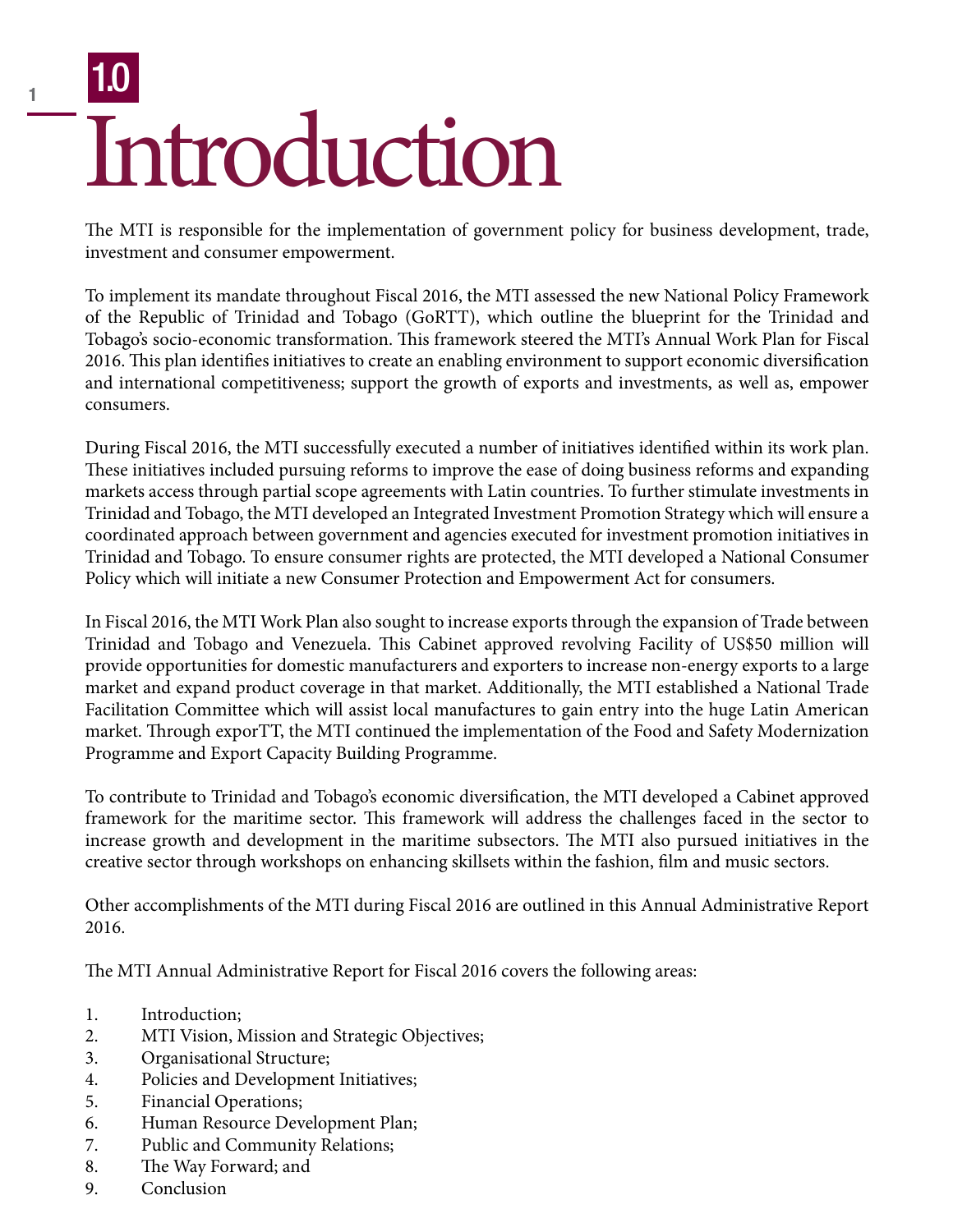## MTI Vision, Mission and Strategic Framework 2.0

On 17 September 2015, the Cabinet approved a new National Policy Framework for the Government of the Republic of Trinidad and Tobago (GORTT), which outlined the blueprint for Trinidad and Tobago's socioeconomic transformation. This framework guided the MTI's Annual Work Plan during Fiscal 2015/16.

#### 2.1 MTI Strategic Goal

*The overall goal of the MTI is to expand non-energy exports; attract and facilitate investment; develop globally competitive businesses to achieve sustainable growth; ensure consumer empowerment; and diversify the economy.*

#### 2.2 Vision of MTI

*"A dynamic, client oriented organisation delivering integrated, quality services for business growth, trade and investment expansion and consumer empowerment"*

#### 2.3 Mission of MTI

*"To work as an innovative team, championing business growth, trade and investment for enhanced global competitiveness and promoting consumer interests for improved wellbeing"*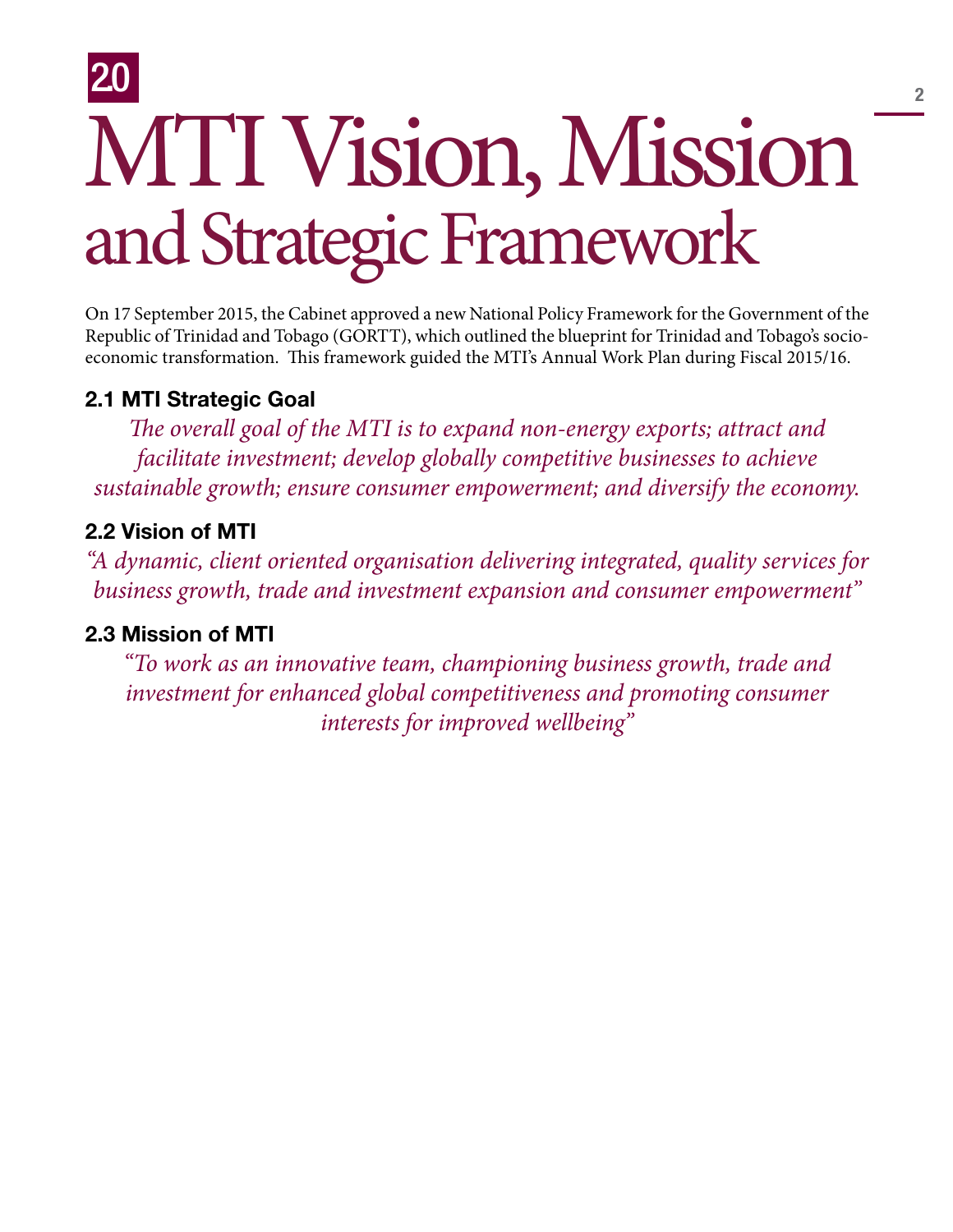#### 2.4 Strategic Framework of the MTI

With respect to achieving the MTI's mandate, the Ministry and its State Agencies formulated a detailed one (1) year Action Plan which reflected the various policy initiatives contained in the National Policy Framework of the GORTT, relevant to Trade and Industry. The policy initiatives and their respective measures were as follows:

The table below outlines the MTI's strategic framework for the period. The successful targets are further outlined within the report.

| Policy Initiatives                                                                                                                                   | <b>Measures</b>                                                                                                                                                                                                                    |
|------------------------------------------------------------------------------------------------------------------------------------------------------|------------------------------------------------------------------------------------------------------------------------------------------------------------------------------------------------------------------------------------|
| <b>Policy Initiative 1</b><br>Ensure that appropriate strategies are<br>developed in partnership with local                                          | 1.1 Implement capacity building activities through exporTT and TTBS, to improve<br>business processes that are compliant with international standards.<br>1.2 Develop and implement a new Consumer Policy for Trinidad and Tobago. |
| manufacturers to create and sustain a more                                                                                                           | 1.3 Develop and implement a National Corporate Social Responsibility Policy.                                                                                                                                                       |
| enabling environment to facilitate increased<br>global competitiveness of local businesses.                                                          | 1.4 Facilitate the development and implementation of projects by the private sector under<br>the Enabling Competitive Business Strategy.                                                                                           |
|                                                                                                                                                      | 1.5 Develop and implement a National Export Strategy.                                                                                                                                                                              |
| <b>Policy Initiative 2</b><br>Implement a system of constant dialogue<br>and feedback with all stakeholders in the                                   | 2.1 Review and modernize national trade laws to complement Trinidad and Tobago's<br>trade policy, inclusive of the amendment of the Antidumping and Countervailing<br>Duties Act and Regulations.                                  |
| commercial, manufacturing and industrial<br>sectors to proactively address challenges<br>such as shortages of skilled labour, difficulties           | 2.2 Implement reforms to improve the ease of doing business and global<br>competitiveness of Trinidad and Tobago.                                                                                                                  |
| in obtaining foreign exchange, government                                                                                                            | 2.3 Automate new e-services for the business sector via TTBizlink.                                                                                                                                                                 |
| bureaucracy, slow processing of customs<br>documentation, insufficient trade liberalisation                                                          | 2.3 Enact legislation to permit the temporary importation of goods under the Istanbul<br>Convention (ATA Carnet).                                                                                                                  |
| and other regulatory issues affecting<br>competitiveness and the ease of doing<br>business.                                                          | 2.4 Proclaim the remaining parts of the Fair Trading Act; Implement the Metrology Act<br>and Metrology (Quantities of Goods) Regulations.                                                                                          |
| <b>Policy Initiative 3</b>                                                                                                                           | 3.1 Establish commercial offices in select markets.                                                                                                                                                                                |
| Encourage and facilitate linkages between                                                                                                            | 3.2 Pursue Bilateral Trade Agreement with Canada.                                                                                                                                                                                  |
| local manufacturers and exporters with the<br>diaspora in Canada, the USA and the UK, as<br>a catalyst to entry and penetration in these<br>markets. | 3.3 Pursue market studies with these countries.                                                                                                                                                                                    |
| <b>Policy Initiative 4</b><br>Create synergies between our energy,                                                                                   | 4.1 Host stakeholder meeting with related institutions (TTMA, Business Chambers,<br>CreativeTT etc) to promote the diversification of the economy.                                                                                 |
| manufacturing, services and creative sectors<br>to promote diversification of the economy.                                                           | 4.2 Develop and implement Trade Negotiating Strategy for Energy Services.                                                                                                                                                          |
| <b>Policy Initiative 5</b>                                                                                                                           | 5.1 Establish new lines of credit for Trade Financing through EXIM Bank.                                                                                                                                                           |
| Assist manufacturers to gain entry into                                                                                                              | 5.2 Develop a Trade Missions Strategy for market penetration.                                                                                                                                                                      |
| the Latin American market through trade<br>facilitation, market access, investment                                                                   | 5.3 Implement WTO Trade Facilitation Agreement.                                                                                                                                                                                    |
| treaties, promotional tours, trade                                                                                                                   | 5.4 Implement Aid for Trade Strategy.                                                                                                                                                                                              |
| diplomacy and government to government<br>arrangements.                                                                                              | 5.5 Negotiate and implement trade agreements as a member of CARICOM with Costa<br>Rica, Cuba, Dominican Republic, Panama, Venezuela, El Salvador and Guatemala.                                                                    |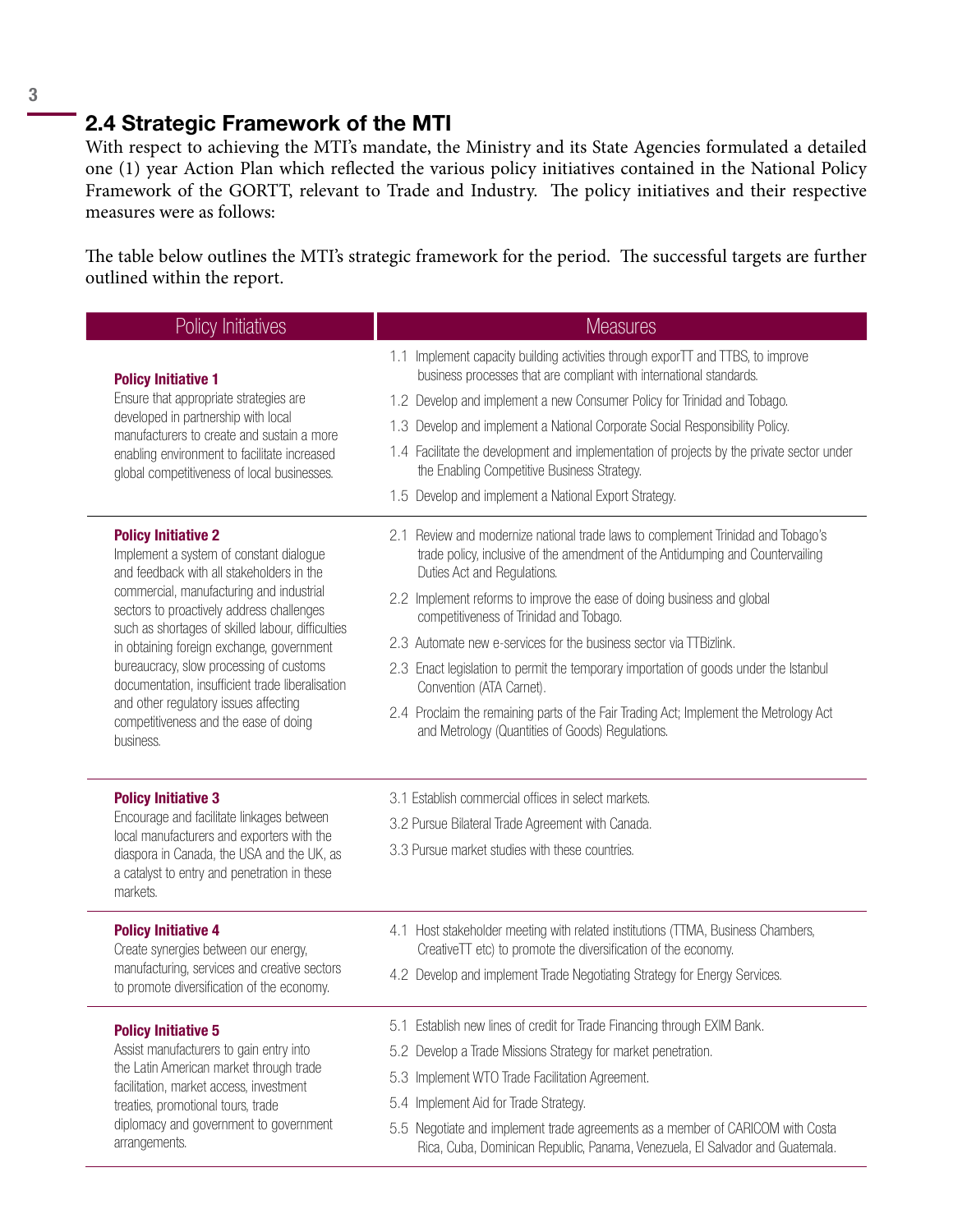| Policy Initiatives                                                                                                                                                                                                                                                                                                                                                                                                                                                                                                                                                        | <b>Measures</b>                                                                                                                                                                                                                                                                                                                                                                                                                                                                                                                                                                                                                                                                                                                    |  |  |  |
|---------------------------------------------------------------------------------------------------------------------------------------------------------------------------------------------------------------------------------------------------------------------------------------------------------------------------------------------------------------------------------------------------------------------------------------------------------------------------------------------------------------------------------------------------------------------------|------------------------------------------------------------------------------------------------------------------------------------------------------------------------------------------------------------------------------------------------------------------------------------------------------------------------------------------------------------------------------------------------------------------------------------------------------------------------------------------------------------------------------------------------------------------------------------------------------------------------------------------------------------------------------------------------------------------------------------|--|--|--|
| <b>Policy Initiative 6</b><br>Improve and streamline operations at the air<br>and sea ports for easy import and export of<br>materials and goods.                                                                                                                                                                                                                                                                                                                                                                                                                         | 6.1 Implement new mobile inspections module for oorts on TTBizLink programme                                                                                                                                                                                                                                                                                                                                                                                                                                                                                                                                                                                                                                                       |  |  |  |
| <b>Policy Initiative 7</b><br>Complete and fully operationalise the Tamana<br>Intech Park and the Piarco Aero Park,<br>upgrade all existing industrial estates and<br>establish new industrial estates in designated<br>new growth areas throughout Trinidad and<br>Tobago.                                                                                                                                                                                                                                                                                               | 7.1 Develop value proposition strategy for Tamana Intech Park and the Piarco Aero Park.<br>7.2 Populate Tamana Intech Park and the Piarco Aero Park with tenants that will<br>contribute to the diversification of the economy related to the seven sectors.<br>7.3 Complete refurbishment works of all existing industrial parks.<br>7.4 Establish the Point Fortin Business Park.<br>7.5 Develop a new Special Economic Zones Policy.                                                                                                                                                                                                                                                                                            |  |  |  |
| <b>Policy Initiative 8</b><br>Revive and rebuild the CSME process<br>including facilitating the controlled movement<br>of skills and labour within the region.                                                                                                                                                                                                                                                                                                                                                                                                            | 8.1 Formulate and advocate Trinidad and Tobago's position on strategic initiatives in the<br>Council for Trade and Economic Development (COTED).<br>8.2 Develop a Regional Strategic Plan for Services (RSPS).                                                                                                                                                                                                                                                                                                                                                                                                                                                                                                                     |  |  |  |
| <b>Policy Initiative 9</b><br>Maximise benefits under the Economic<br>Partnership Agreement with the European<br>Union                                                                                                                                                                                                                                                                                                                                                                                                                                                    | 9.1 Ratifiy the Economic Partnership Agreement.<br>9.2 Establish a National EPA Monitoring Committee and System.<br>9.3 Implement outstanding Articles under the EPA Act.<br>9.4 Develop a National EPA Monitoring system.<br>9.5 Communicate benefits of the EPA.                                                                                                                                                                                                                                                                                                                                                                                                                                                                 |  |  |  |
| <b>Policy Initiative 10</b><br>Support regional initiatives and joint action<br>for diplomacy and commercial relations with<br>extra-regional markets in South and Central<br>America, Asia and Africa.                                                                                                                                                                                                                                                                                                                                                                   | 10.1 Negotiate new Bilateral Investment Treaties and Double Taxation Agreements.<br>10.2 Formulate and advocate Trinidad and Tobago's positions at the WTO<br>10.3 Formulate and advocate Trinidad and Tobago's positions on projects implemented<br>by the Association of Caribbean States (ACS).                                                                                                                                                                                                                                                                                                                                                                                                                                 |  |  |  |
| <b>Policy Initiative 11</b><br>Achieve sustainable growth and<br>diversification by supporting the expansion<br>of the following industries for successful<br>penetration of international markets:<br>Agriculture and Agro-processing; Maritime<br>Services (shipbuilding, ship repair, dry-<br>docking and yachting services); Fishing and<br>Fish Processing; the Creative Industries (film,<br>music, entertainment, fashion and design);<br>Financial Services (making Trinidad and<br>Tobago a regional financial centre); and<br>Software Design and Applications. | 11.1 Develop Project Profiles for the seven sectors for investment promotion.<br>11.2 Implement business and export oriented projects under CreativeTT with a focus on<br>distribution, capacity building, and marketing and promotion.<br>11.3 Develop an incentives regime for the Creative Industry.<br>11.4 Operationalise Standing Committee on the Development and Growth of the Non-<br>energy Sector.<br>11.5 Develop Technical Market Study on the Ship Repair, Dry Docking and Small Ship<br>Building Industry.<br>11.6 Develop administrative systems and implement infrastructural programmes to<br>improve the operations of the yachting sector.<br>11.7 Develop new strategic plans for the Music and Film Sectors. |  |  |  |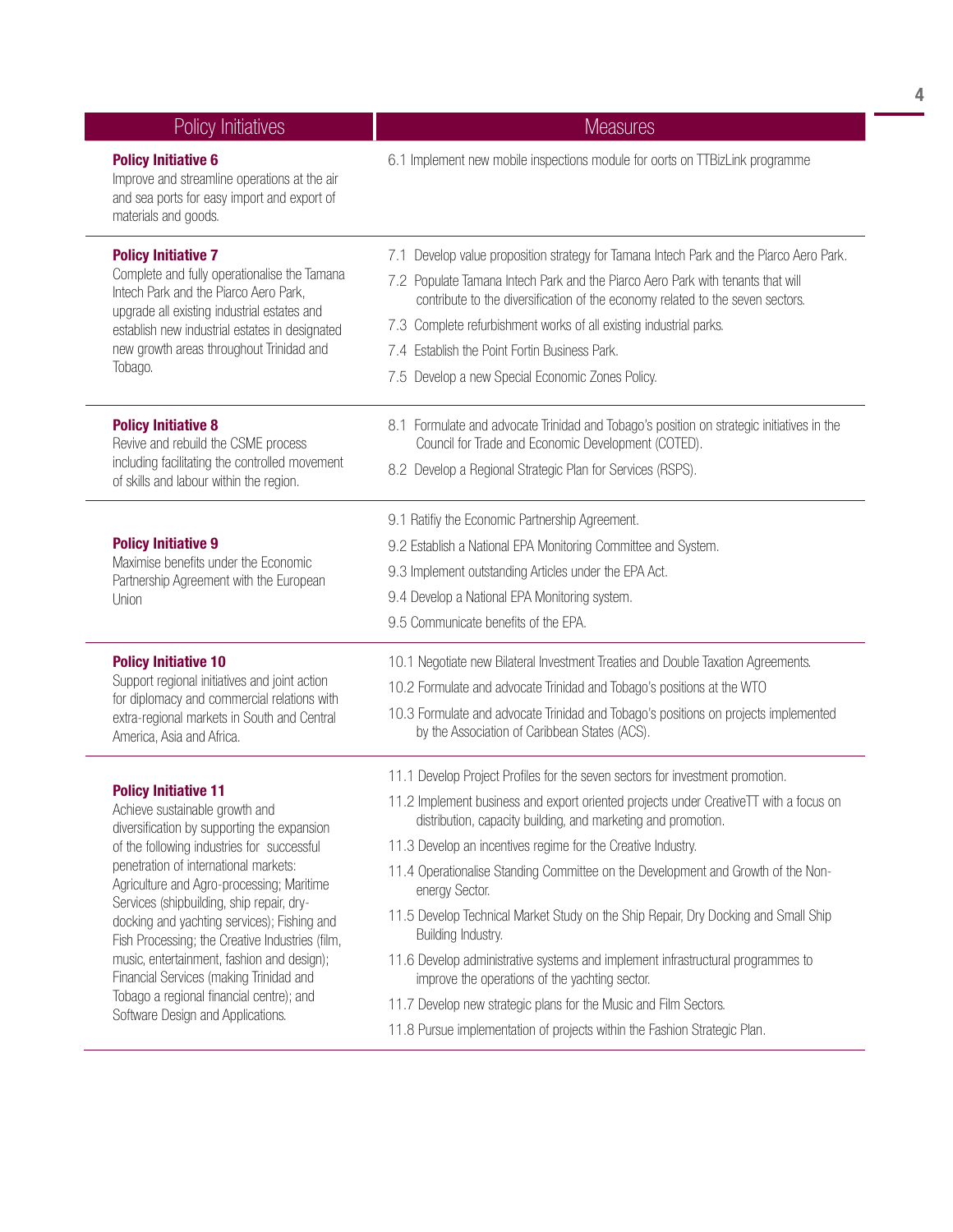### Organisational Structure 3.0

#### 3.1 Organisational Profile

The MTI's structure is designed to allow for strategy delivery, efficient processes and the achievement of planned outcomes. The structure comprises:

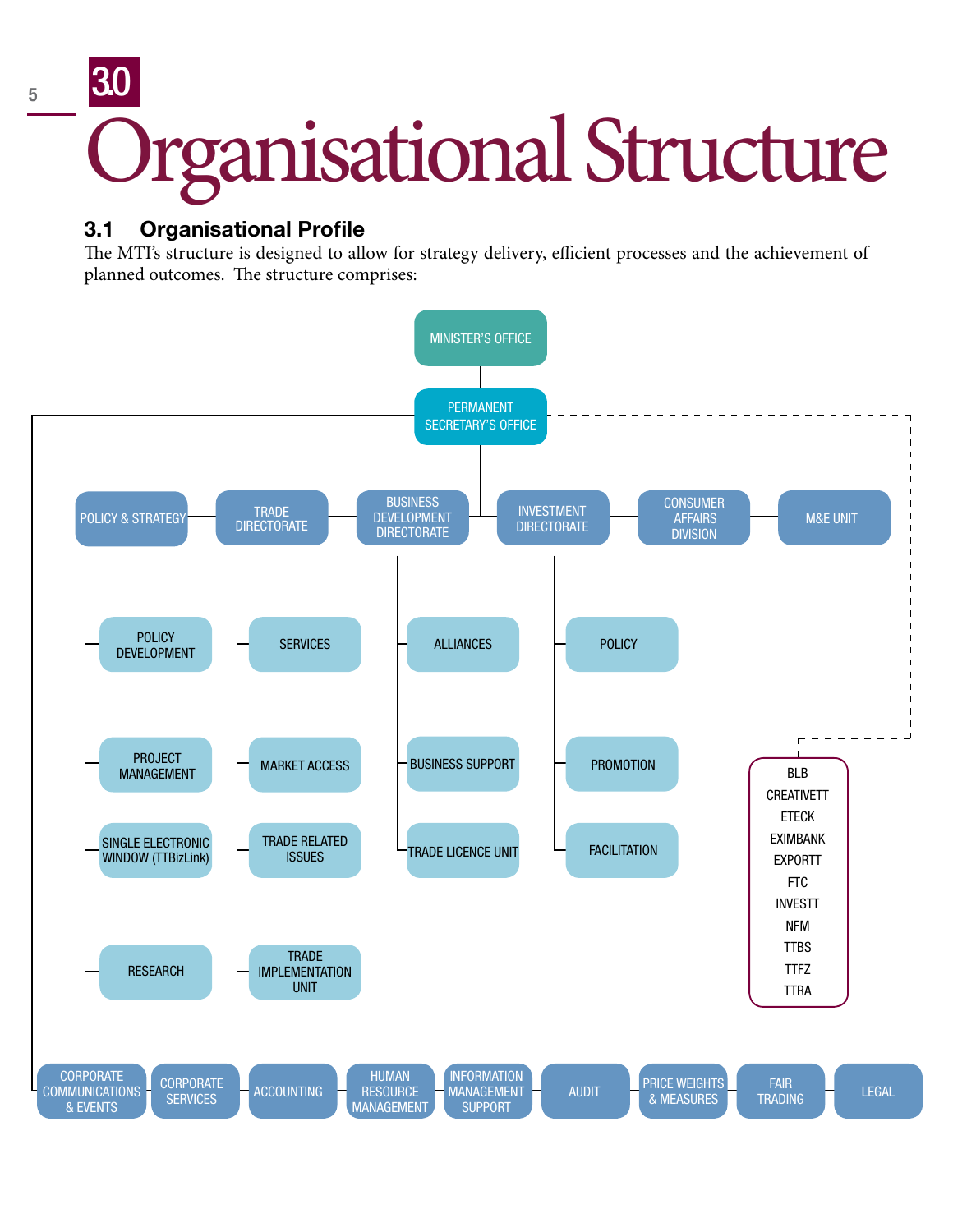#### **Core Directorates/Divisions:**

The Directorates are core portfolio areas of the MTI with main responsibility for formulating policy, developing strategies and ensuring execution of the technical mandate of MTI. The MTI has five directorates. They are as follows:

- *1. Business Development Directorate (BDD)* plans and executes the business development portfolio of the MTI in order to contribute to the country's macroeconomic business development performance measures.
- *2. Consumer Affairs Division (CAD)* plans and executes the consumer guidance, protection and empowerment initiatives of the MTI in order to contribute to a fair business environment.
- *3. Investment Directorate (ID)* formulates and effects the investment portfolio of the MTI in order to contribute to the country's macroeconomic investment performance measures.
- *4. Policy and Strategy Directorate (PSD)* provides strategic planning, policy development and coordination services to the MTI. Through project management services, the PSD also ensures the efficient mobilisation of resources and execution of strategic projects such as the Single Electronic Window (SEW).
- *5. Trade Directorate (TD)* formulates and effects trade policy, legislation, agreements and strategies to plan and execute the trade portfolio of the MTI in order to contribute to the country's macroeconomic trade performance measures.

#### **Support Units**

The Support Units provide essential services to the core directorates and the overall MTI through the development and management of the corporate-wide activities. The Support Units are as follows:

- *1. Accounting Unit (AU)*  oversees and coordinates all financial operations of the MTI. The Unit ensures that accurate financial information is reported in a timely manner.
- 2. *Corporate Communications and Events Management Unit (CC&EMU)* provides information to key internal and external stakeholders on a timely basis. The unit also enhances the MTI's corporate image, and manages the MTI's relationship with key stakeholders.
- *3. Corporate Services Unit (CSU)* provides office management, procurement and facilities management services.
- *4. Legal Unit (LU)* provides legal advice and support to the MTI.
- *5. Fair Trading Unit (FTU)* ensures that the business environment is fair and free from uncompetitive business practices which hinder growth and development.
- *6. Human Resource Unit (HRU)* manages the selection and development of the human capital of the MTI.
- *7. Information Management and Support Unit (IM&SU)* provides technical and network support services to the MTI. The department is also responsible for transforming the MTI through information and communication technology.
- *8. Internal Audit Unit (IAU)* ensures conformity of the MTI with financial rules and regulations, instructions, policies and contract plans.
- *9. Trade Licence Unit (TLU)* administers the import and export of goods in accordance with applicable Laws and Government Policy.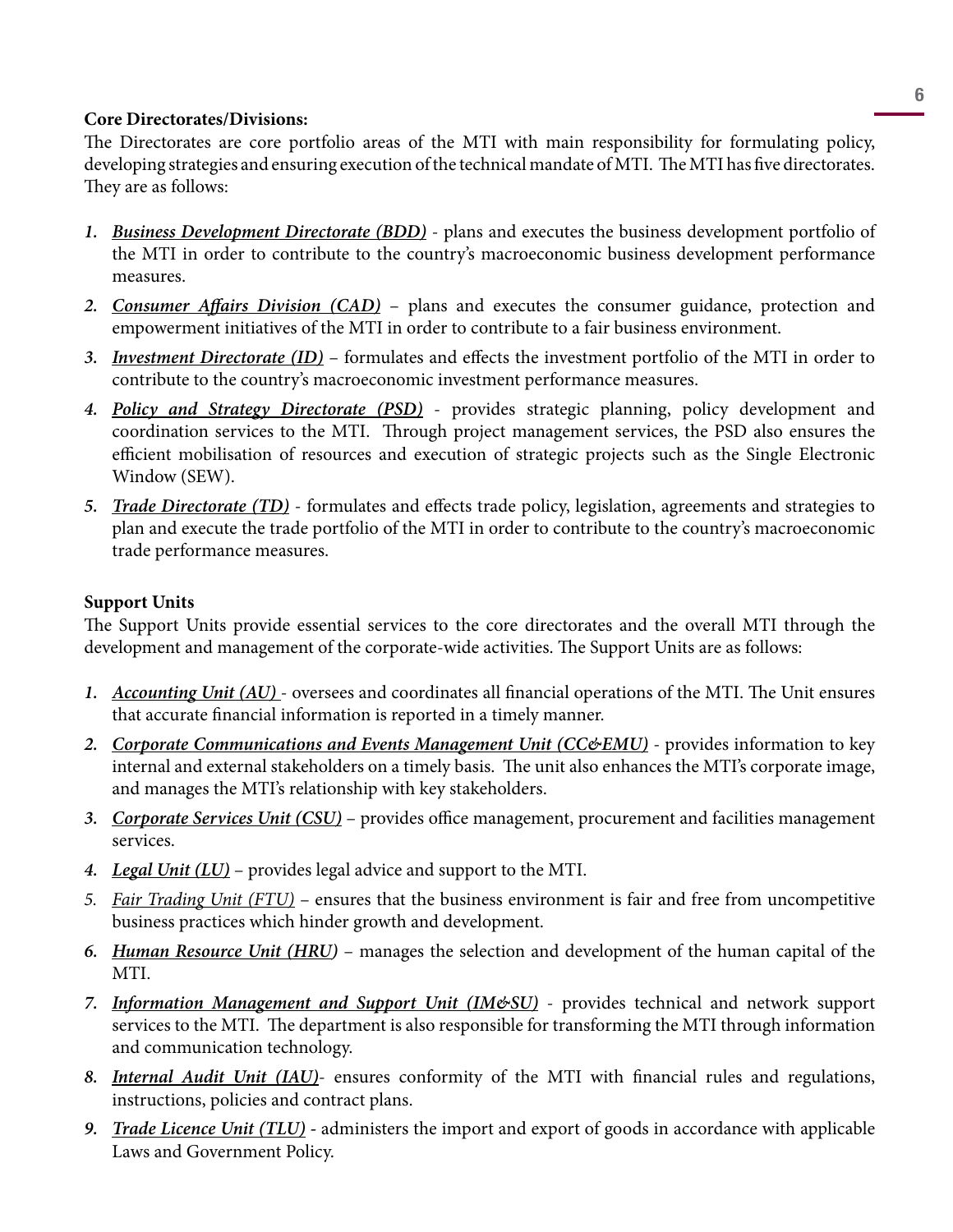#### 3.2 Corporate Structure

The MTI structure is designed to allow for strategy delivery, efficient processes and the achievement of planned outcomes. The structure comprises:

- 1. Minister's Office
- 2. Office of the Permanent Secretary
- 3. Directorates
- 4. Support Units
- 5. State Agencies

#### **Core Values**

MTI commits to live by the following Core Values and seeks to be judged by the manner in which they influence organisational and individual behaviour and performance.

- Respect
- Trust
- Results Oriented
- Commitment & Dedication
- Professionalism
- **Integrity**

#### 3.3 MTI's State Agencies

The implementation of the MTI's policies is primarily facilitated through the work of its state agencies. The roles, responsibilities and services provided by these state agencies are outlined below:

#### **1. Statutory Boards and Other Bodies:**

- *i. Betting Levy Board (BLB)* develops and improve every aspect of horse and dog racing, including the breeding of racehorses and dogs and the provision of benefits for jockeys and stable lad, and monitoring compliance with any rules relating to the operation of pool betting offices and pool betting outlets, including their opening and closing hours. The Betting Levy Board Act No. 35 of 1989 came into force on November 15, 1989, upon proclamation by the President of the Republic of Trinidad and Tobago. It has since been amended by Act No. 31 of 1991, and the Finance Act No. 5 of 1995.
- *ii. Fair Trading Commission (FTC)* is an independent statutory body responsible for implementing the Fair Trading Act. The main objectives are to promote and maintain effective competition throughout the economy, and to ensure that competition is not distorted, restricted or prevented, either by private business conduct or by public policy.
- *iii. Trinidad and Tobago Bureau of Standards (TTBS)* is a corporate body established on July 8th, 1974 and governed by the authority of the Standards Act No. 18 of 1997. It has a statutory responsibility to promote and encourage the development and maintenance of standards for the improvement of goods produced or used in Trinidad and Tobago (except food, drugs and cosmetics).
- *iv. The Trinidad and Tobago Racing Authority (TTRA)* regulates and controls racing and the operation of race courses. As such, the Racing Authority plays a critical role in the administration of Horse Racing, in particular, in ensuring that the integrity of the sport is upheld.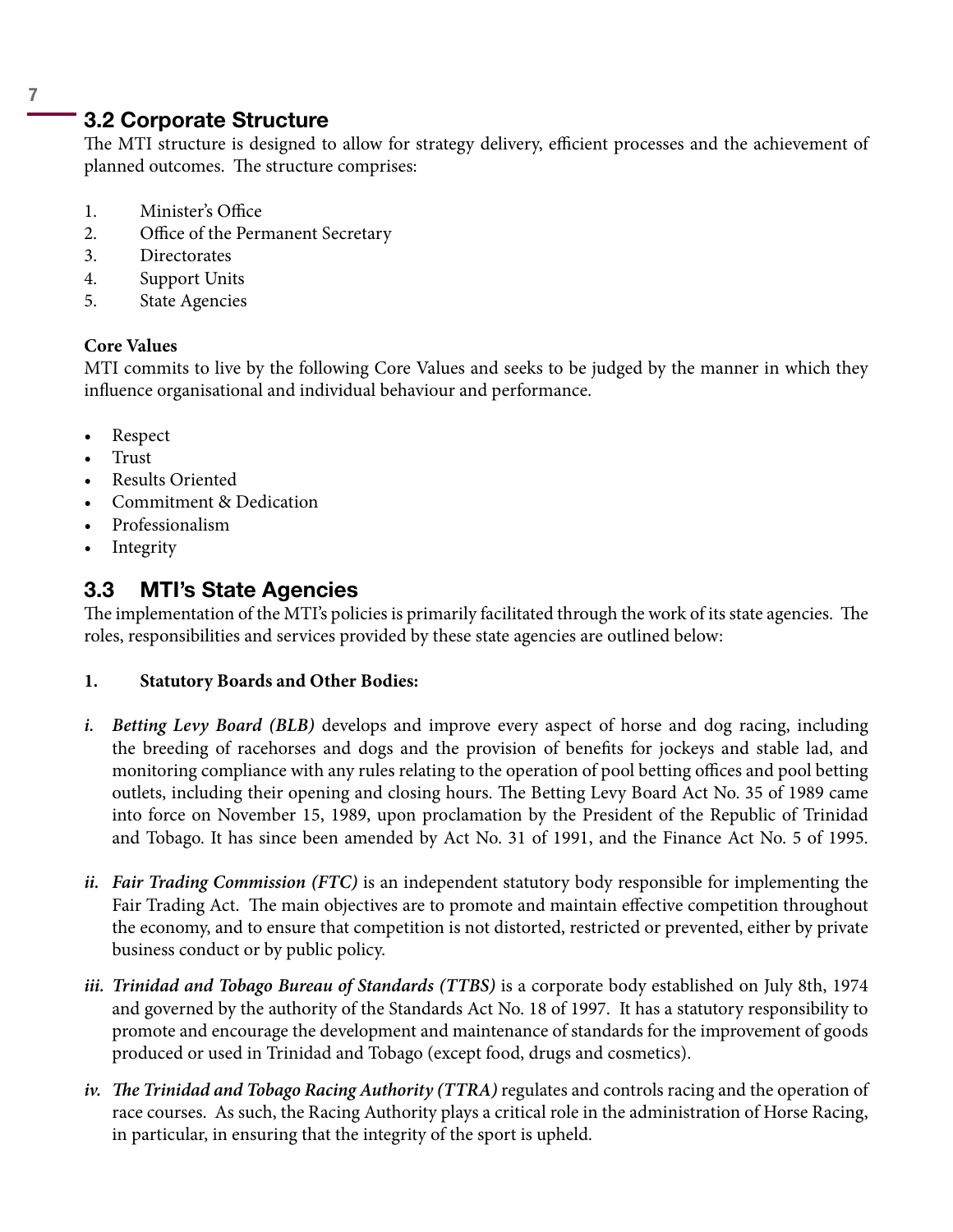#### **2. Wholly Owned Enterprises:**

- *i. The Export-Import Bank of Trinidad and Tobago Limited (EXIMBank)* is the premier financial institution facilitating the expansion of regional enterprises, by providing the highest quality services, thereby enabling them to take advantage of global trade opportunities.
- *ii. Evolving TecKnologies and Enterprise Development Company Limited (eTecK)* develops and improves the infrastructure and operations of new modern economic zones through, *inter-alia*, public private partnerships that can expand and diversify Trinidad and Tobago's economic base. The company also optimises the use of its existing industrial parks on a commercial basis and manages the assets of the Hilton Trinidad and Conference Centre and Magdalena Grand Beach Resort.
- *iii. invesTT Limited (invesTT)* acts as a "one-stop-shop" for investors ensuring that they are provided with all the knowledge, tools, linkages and facilitation needed to efficiently navigate the way to new business opportunities in Trinidad and Tobago.
- *iv. The Trinidad and Tobago Creative Industries Company Limited (CreativeTT)* stimulates and facilitates the business development and export activities of the creative industries in Trinidad and Tobago in order to generate national wealth. The company is responsible for the strategic development of the three niche subsectors under its purview, namely, music, film and fashion.
- *v. Trinidad and Tobago Free Zones Company Limited (TTFZ)* is governed by the Trinidad and Tobago Free Zones Act Chapter 81:07 and is responsible for the operation of Free Zones in Trinidad and Tobago.

#### **3. Majority Owned Enterprises:**

*i. exporTT Limited* is designated the sole National Export Facilitation Organisation of Trinidad and Tobago. Its mandate is to generate export growth and diversification in the goods and services sectors.

#### **4. Indirectly Owned Enterprises:**

*i. National Flour Mills Limited (NFM)* is a local manufacturer in Trinidad and Tobago's flour and feed milling industries. The company commenced trading activities in 1966 and has grown to provide services such as flour milling, rice milling, animal feed production, dry mix blending and packaging related thereto. NFM is a publicly traded Company and is partly owned by the GoRTT.

#### **5. Other Related Agencies**

*i. The Trinidad and Tobago Coalition of Services Industries (TTCSI)* is a national umbrella body that brings together all services sector organisations and associations. It functions as a focal point to lobby, channel and address trade in services issues and services development issues, which are critical for the sector to thrive in the competitive global environment.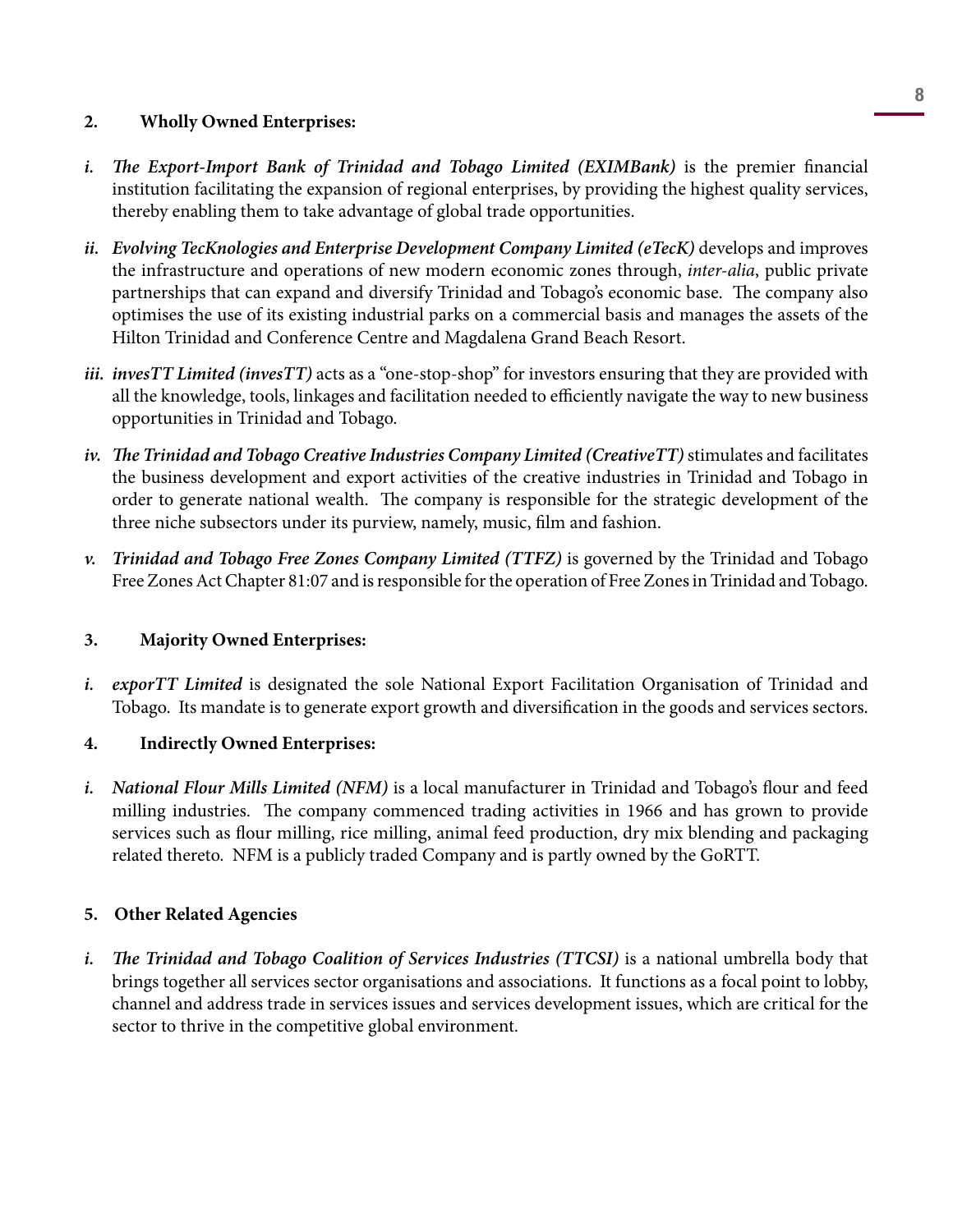## Policy Initiatives 4.0

The MTI's work programme during 2015/16 was structured around eleven (11) Policy Initiatives defined in the Official Policy Framework of the GORTT. The Policy Initiatives under the remit of the MTI can be organised under the following main themes:

- i. Creating an enabling environment
- ii. Diversification and transformation of the economy
- iii. Expanding market access
- iv. Attracting investment
- v. Improving the ease of doing business
- vi. Enhancing consumer empowerment

The accomplishments for the MTI under each theme are outlined in the subsequent sections.

#### 4.1 Creating the Enabling Environment

#### **The National Special Economic Zones (SEZs) Policy**

A new Special Economic Zones Framework was developed to replace the current Free Zones Regime and support the thrust to re-establish sustained growth and development and transform the economy. The National Special Economic Zones Policy was submitted to Cabinet in August 2016.

#### **Policy and Procedures to Regulate the Fully Assembled Right Hand Drive Foreign Used Car Industry**

The MTI revised the new policy and procedures to strengthen the regulation of the foreign used car industry. This was approved by Cabinet in January 2016.

#### **Anti-Dumping**

The MTI successfully coordinated Trinidad and Tobago's interest before hearings at the US International Trade Commission in the matter of exports of melamine to the United States of America. In addition, the Minister of Trade and Industry made a Final Determination and Order, imposing duties on aluminium extrusions, which were deemed to have been dumped from the People's Republic of China by Legal Notice No. 29 and No. 30 of 2016. The Order is in effect from 21 February 2016 to 20 February 2021.

#### 4.2 Diversification and Transformation of the Economy

#### **Framework for the Development of the Maritime Sector**

A framework to address challenges within the maritime sector and to advance the growth and development of the various maritime sub-sectors was developed by the MTI and approved by Cabinet in May 2016. A phased approach was proposed for the development of the sub-sectors in the short, medium and longterm. In the short to medium-term emphasis will be placed on the following sub-sectors:

- vachting
- marina development
- ship repair
- dry docking
- cold stacking
- transshipment
- **bunkering**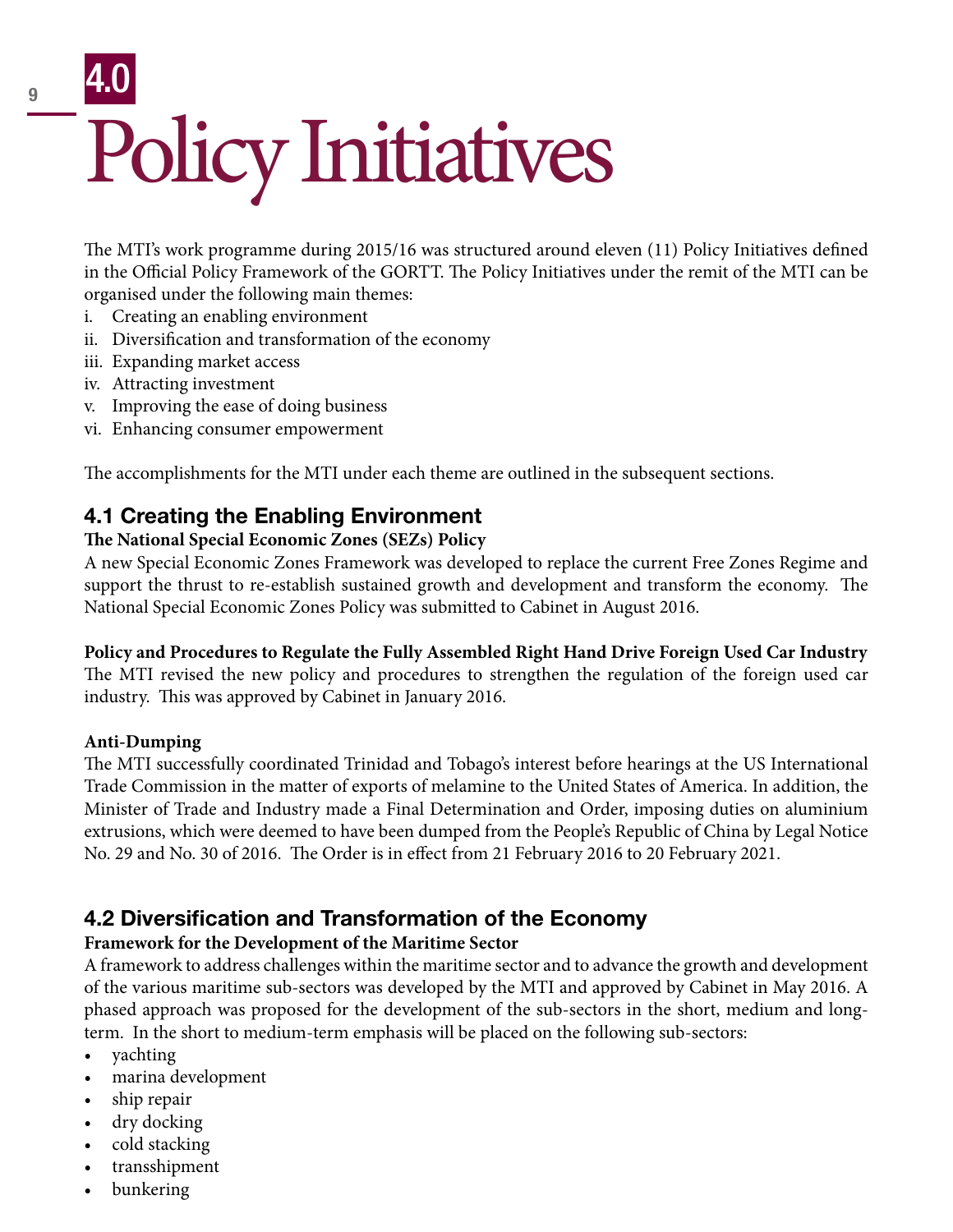In the medium to long term, focus will be placed on the following sub-sectors:

- port operations
- new maritime investment projects

#### **Development and Population of the Piarco AeroPark**

The MTI collaborated with the Airports Authority of Trinidad and Tobago (AATT) to develop and populate the Piarco AeroPark. The AATT is currently in the process of evaluating Requests for Proposals (RFPs) and negotiating with companies that submitted Expressions of Interest (EoI) regarding the following facilities at the AeroPark:

- aviation related services,
- warehousing,
- a hotel and conference centre,
- indoor and outdoor entertainment,
- retail shopping, and
- an office complex.

#### **Strengthening the Music Sector through MusicTT**

The MTI, through MusicTT, developed and implemented the following capacity-building initiatives:

- Over one hundred (100) music practitioners participated in a Music Intellectual Property Valuation workshop in March 2016.
- Approximately one hundred (100) local musicians, artists, sound engineers and producers were trained at a Songwriting, Production, Mixing and Mastering Camp in August 2016.
- One hundred and twenty (120) participants were trained and certified in Music Publishing in October 2015.
- Seven (7) music practitioners were awarded sponsorships under the Open Call for Proposals project as follows:
	- The marketing and promotion of the remix single "What is Love" by Ziggy Ranking and V. Bozeman (TEMPO Networks).
	- The development of Chune Caribbean Music Portal by Kewsplus Limited.
	- The international commercialisation and marketing plan for the new Calypso Rose Album by the Caribbean Music Group.
	- Ten (10) city American Tour by Chromatics Music Limited.
	- Musical showcase in NYC by 5 Miles to Midnight.
	- Hosting of the Caribbean Performing Arts Championships by Caribbean Print and Display Solutions.
	- Production of the One Caribbean Voice album by Sanch Electronix Limited.

#### **Strengthening the Fashion Sector through FashionTT**

• Fifty (50) persons, comprising of designers, seamstresses and business persons within the fashion industry were trained at a Garment Production Standards Workshop in February 2016.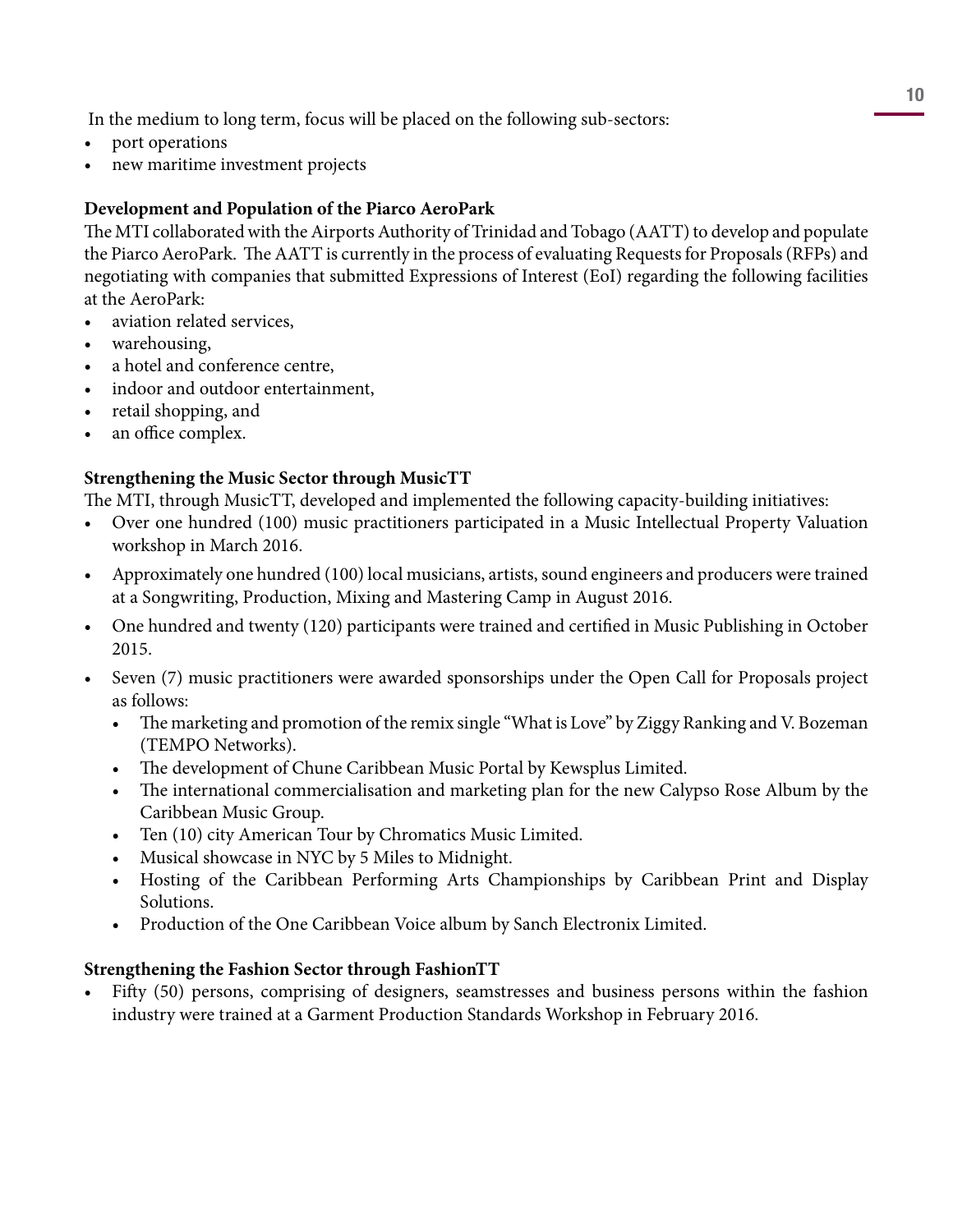#### 4.3 EXPANDING MARKET ACCESS

#### **Expansion of Trade between Trinidad and Tobago and Venezuela**

During the period May to June 2016, the MTI and Officials from Venezuela successfully negotiated Framework Contract Agreements between the Corporación Venezolana de Comercio Exterior SA (CORPOVEX) and various Trinidad and Tobago manufacturers to supply twelve (12) food and nine (9) personal hygiene products to Venezuela. A US\$50 Mn revolving fund was established by Venezuela to finance purchases of these items.

Two (2) shipments of goods were dispatched on 23 June and 9 July 2016 with additional shipment of goods conducted in September 2016. The total value of the first negotiated 3-month contract was US\$26,977,370. This trade cooperation initiative between Trinidad and Tobago and Venezuela has provided opportunities for domestic manufacturers and exporters to increase non-energy exports to a large market and expand product coverage to that market.

#### **Trinidad and Tobago-Chile Partial Scope Agreement**

In May 2016, Cabinet approval was obtained for the re-engagement of exploratory discussions between Trinidad and Tobago and Chile towards a bilateral Partial Scope Trade Agreement, with a focus on energy based products. In preparation for exploratory discussions and all negotiating rounds, the MTI will continue to undertake research and consultations with private sector stakeholders and relevant organizations.

#### **Trinidad and Tobago-Panama Partial Scope Agreement**

On 06 June 2016, the Trinidad and Tobago-Panama Partial Scope Agreement was ratified. Later, on 05 July 2016, the Trinidad and Tobago Panama Partial Scope Agreement Act came into force. An implementation plan is being prepared to guide the execution of the agreement. The agreement stipulates that the Joint Administration Commission is to be convened one year after entry into force. The MTI will put necessary arrangements in place for the convening of the Joint Administration Commission meeting in 2017.

#### **Suspension of the Common External Tariff (CET)**

In December 2015, Cabinet approved the suspension of the Common External Tariff (CET) on a selected list of basic food items, medicaments, audio compact discs and compact flourescents for the purpose of reducing prices to industry and consumers.

#### **National Trade Facilitation Strategy**

The MTI established a National Trade Facilitation Committee (NTFC) in March 2016. The Committee is in the process of developing a facilitation roadmap that will assist in the implementation of the WTO Agreement on Trade Facilitation (TFA). The implementation of the TFA will assist manufacturers to gain entry into the huge Latin American market through trade facilitation, enhancing competitiveness and the ease of doing business.

#### **Passage of Resolutions in Parliament**

In December 2015, the Minister of Trade and Industry piloted two resolutions in Parliament. The Minister sought exemptions from import duties to be granted to the class of goods imported or entered for use in Trinidad and Tobago for approved industry and offshore petroleum and exploration.

The purpose of the resolutions was to provide an incentive to individuals and companies by ensuring that their inputs are acquired at world market prices and that they are not placed at a competitive disadvantage with their international counterparts. The continuation of this benefit is integral to the success of the manufacturing sector, through greater employment, additional investment and increased output.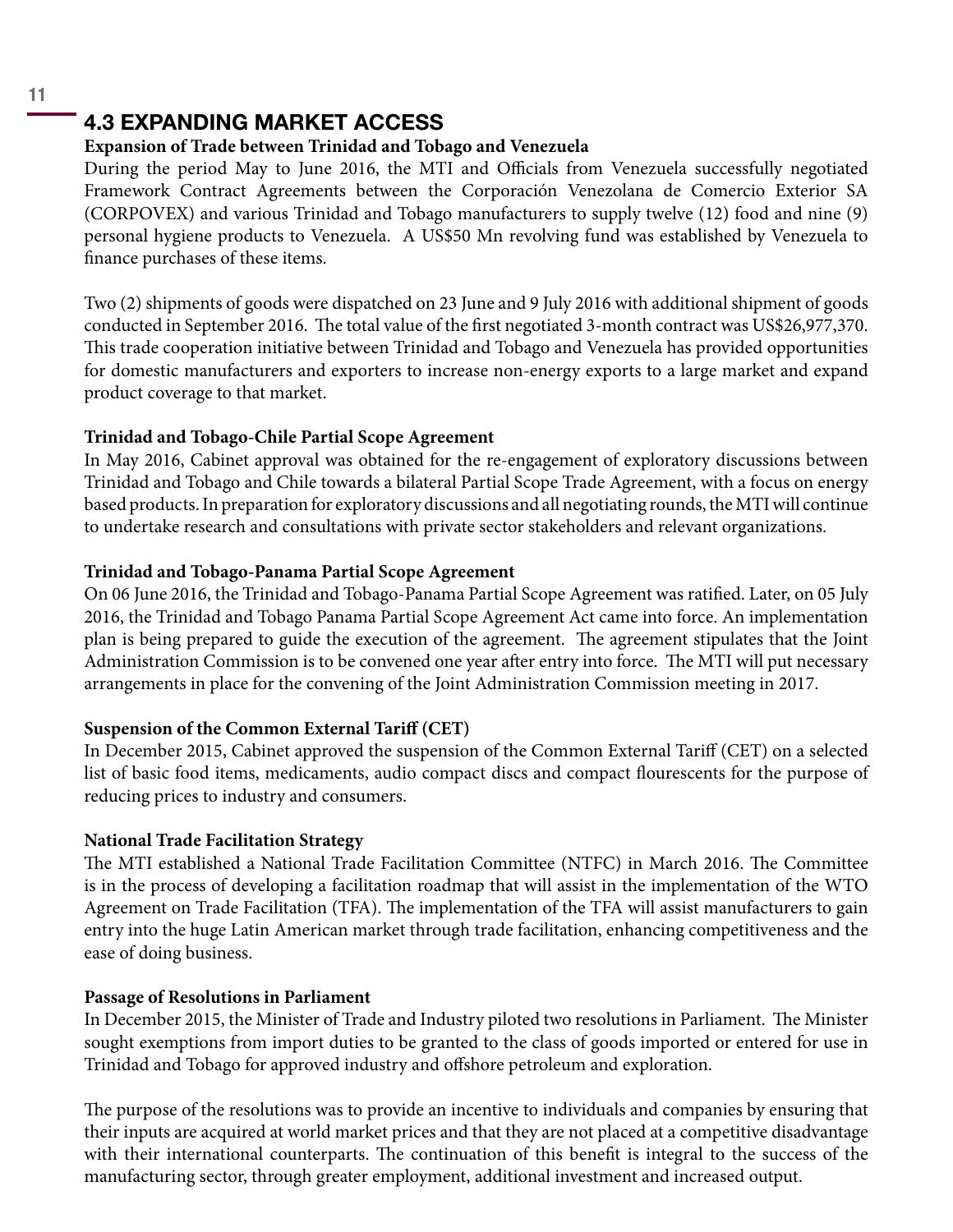#### **Trade Financing for Exporters**

In May 2016, Cabinet approved a US\$10Mn Export-Import Bank of Trinidad and Tobago Limited (EXIMBANK) revolving loan facility to on-lend to local export oriented companies for the purpose of export and import financing. The facility was operationalised in July 2016.

#### **Expansion into the Cuban Market**

In August 2016, approval was obtained for a ministerial delegation to attend the 2016 Havana International fair (FIHAV) and activate a Line of Credit between the EXIMBANK and the Central Bank of Cuba to support Trinidad and Tobago exports to that country.

#### **Enabling Competitive Business Strategy**

#### *ProNet*

ProNet is a practical skills training programme for small and medium sized enterprises (SMEs) to provide business development and export marketing training based on their own resources. The aim of the ProNet project is to raise the level of productivity and profitability within the SMEs, allowing owners and managers to operate their businesses more efficiently and effectively. Some objectives of the project include: increasing the competitiveness of SMEs in the medium to long term; understanding the problems, challenges and needs of SMEs in the Caribbean; and increasing the export readiness of SMEs.

The major achievement under this project for Fiscal 2015/16 was as follows:

• Fifty (50) persons from twenty six (26) companies within the manufacturing, services and food and beverage sectors were trained in key areas of Business Management.

#### *Tobago Good Foods*

The Tobago Good Foods Project is aimed at facilitating the expansion and upgrade of producers and agro processors in Tobago who practice sustainable and natural agriculture consistent with eco labels that target more natural and high quality specialty foods for the tourism sector.

For Fiscal 2015/16 this project targeted twelve (12) firms, which benefitted as follows:

- Completed business and investment plans.
- Received expert assistance in the areas applicable to them (dairy goat farming; beekeeping; cocoa, fruit and coconut production; permaculture; organic certification; environmental certification and food safety).
- Market support through the establishment of Facebook accounts, hosting of green/slow food/ organic markets, tastings and displays.

#### *Food and Safety Modernisation Act Programme*

The Food Safety Modernization Act (FSMA) Programme enabled local companies to conform to the regulations and laws required under the US Food and Drug Administration (FDA) which allowed them to strengthen their food safety system, and therefore the quality of their exports. Under this project for Fiscal 2015/16 seventeen (17) companies received assistance for compliance in the areas of Food Safety Standards and Testing to export to the USA.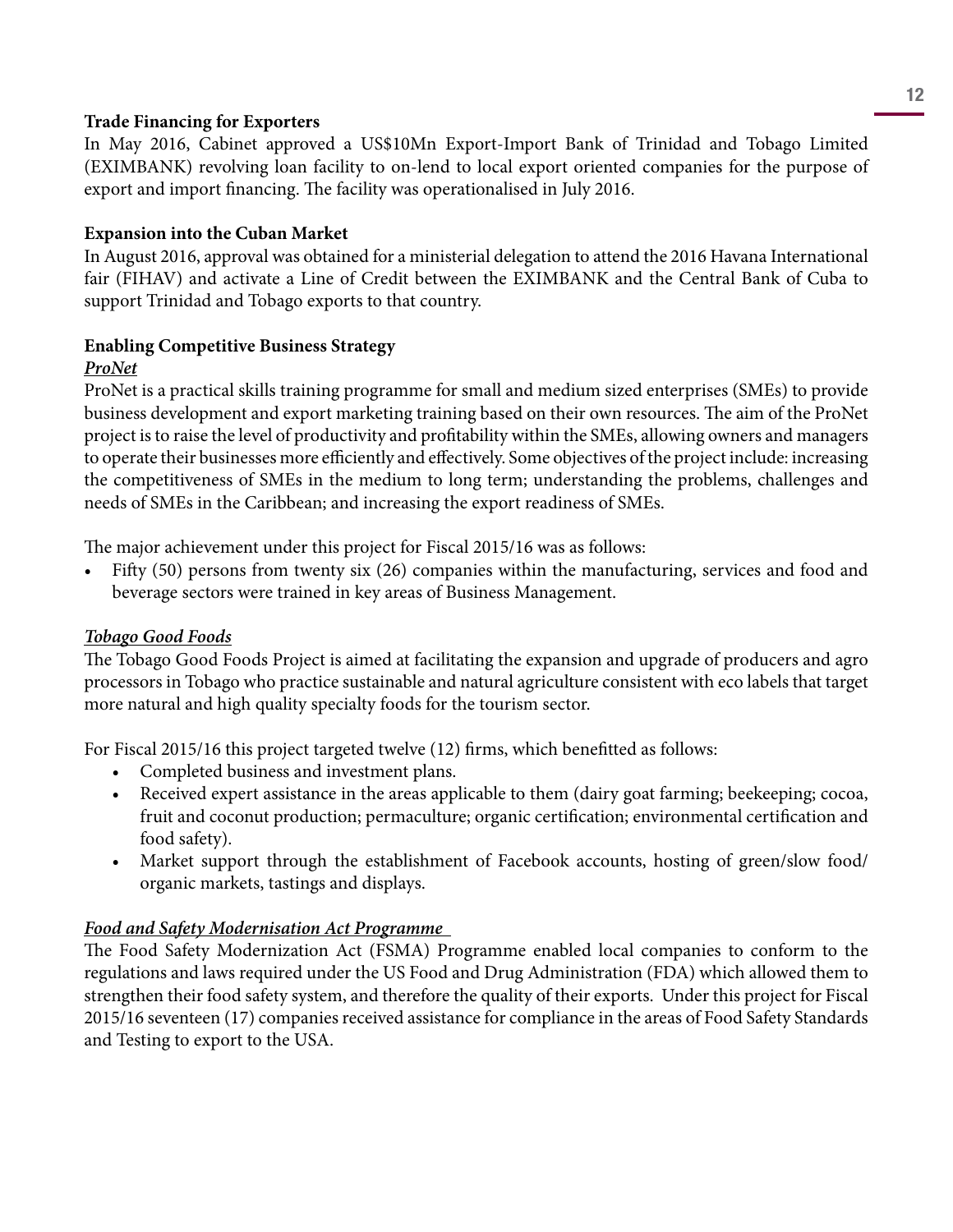#### *Business Development Programme (Export Capacity Building Programme)*

The Business Development Programme (Export Capacity Building Programme) aims to build export capacity and competitiveness for local existing and potential exporters within Trinidad and Tobago. The achievements under this project for Fiscal 2015/16 were as follows:

- Five (5) companies standardised their production facility to meet international standards.
- Twenty nine (29) exporter training programmes were conducted with 756 persons participating from 209 unique companies.
- Ten (10) firms accessed/benefitted from the co-financing facility under exporTT to export their products to new markets.

#### *International Market Development - Country Promotion & Marketing Assistance to Exporters*

This project is an export support programme designed to assist exporters in the non-energy sector to improve their performance in international markets. The achievements under this project for Fiscal 2015/16 were as follows:

- Two (2) Trade Missions executed:
	- American Chamber Trinidad and Tobago (AMCHAM) Trade Mission to Dominican Republic and Haiti (09 to 22 June 2016).
	- Three (3) domestic firms participated in a total of 36 meetings with firms from France, the Netherlands and the United Kingdom as part of the *Fit 4 Europe* - Goods Trade Mission (26 June to 7 July 2016)
- One (1) In-buy Mission executed:
	- Forty-four (44) registered exporters participated and 16 buyers attended (16 to 17 September 2015)
- Two (2) Trade Fairs Participation:
	- Twenty-four (24) companies participated in the Havana International Fair (FIHAV) in Havana, Cuba (02 to 7 November 2015).
	- Outsource 2 Latin American and the Caribbean (12 to 14 November 2015).

#### *Standards*

- At least forty five (45) persons were trained in conformity assessment in the areas of energy efficiency schemes, conformity assessment as a tool for business and regulators and risks associated with counterfeit goods.
- Through TTBS six (6) Standards were declared as national standards:
	- TTS/UL 1703:2015, Flat-plate photovoltaic modules and panels.
	- TTS/UL 1741:2015, Inverters, converters, controllers and interconnection system equipment for use with distributed energy resources.
	- TTS 171:Part 1:2015, Trinidad and Tobago Electrical Wiring Code Part 1 Low voltage installations (1st Revision).
	- TTS/ISO 9001:2015, Quality management systems Requirements;
	- TTS/ISO 14001:2015, Environmental management systems Requirements with guidance for use.

13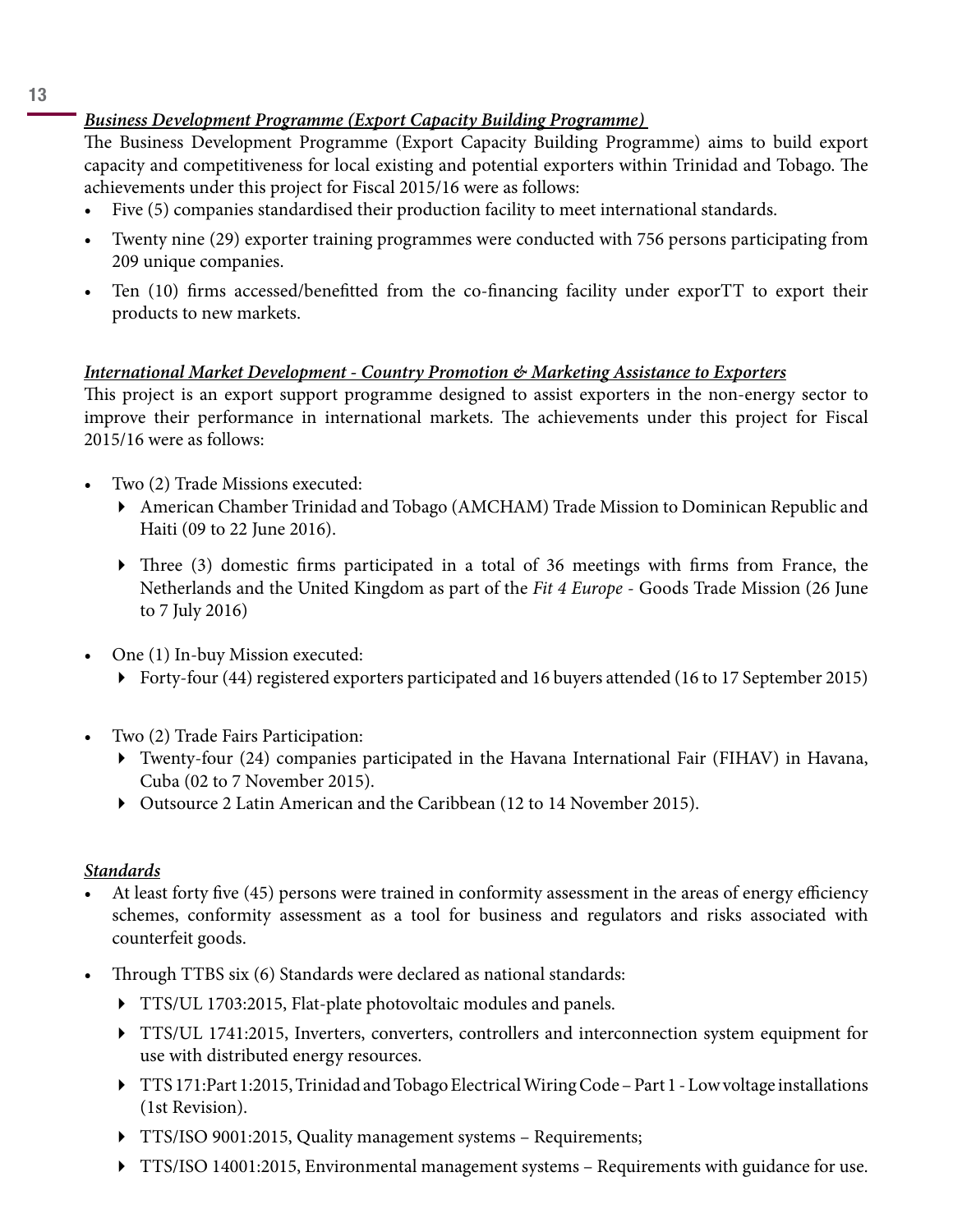- TTS 76: Part 13:2016, Requirements for labelling Part 13: Labelling of electrical appliances (3rd Revision).
- A project concept document was developed and provisionally accepted by the Caribbean Development Bank for the development of a National Quality Policy.
- Academic course on metrology and regulatory standards was developed by TTBS through its Metrology Division for the Faculty of Engineering, as part of the University of the West Indies' BSc. Biomedical programme.
- Regulations were adopted in November 2015 to operationalise the 2004 Metrology Act.
- Verification of weighing devices in the shipping and export sector began on 01 June 2016 in keeping with the implementation of the International Convention for the Safety of Life at Sea (SOLAS) on 01 July 2016.

#### 4.4 Attracting Investment

#### **Facilitating Investment**

- The MTI granted an import duty concession to one (1) company for the manufacturing and packaging of food products with a total investment of approximately TT\$23Mn and employment of eight-four (84) persons.
- The MTI processed two (2) applications under the Income Tax Exemption Act for two newly-constructed commercial buildings costing TT\$34 Mn. The certificates were both granted to a commercial and industrial real estate development company for two newly-constructed commercial buildings costing TT\$7,301,494.00 and TT\$26,373,790.00 respectively.
- The Ministry of Trade and Industry, through the grant of Fiscal Incentives and Customs Duty Exemptions, facilitated a proposed investment of approximately TT\$6,196,927,100.00 in a Methanol and Di Methyl Ether (DME) complex at Union Industrial Estate, La Brea. The project will create permanent employment for 139 nationals and construction and employment opportunities will be created for 1,800 nationals.
- In February 2016, invesTT closed the expansion of an existing investor at the Tamana Flagship Building at a value of TT\$21.4Mn (US\$3.4Mn). The expansion of the call centre created an additional 150 jobs at the Tamana Intech Park.

#### **Partnered with the Private Sector to host the 17th Annual Trade and Investment Convention (TIC 2016)**

The Ministry of Trade and Industry (MTI) partnered with the Trinidad and Tobago Manufacturers' Association (TTMA) to host TIC 2016 which was themed Creating Pathways for Success. Overall, TIC 2016 attracted over 10,000 attendees, with over 210 booths and ten pavilions. The exhibitor population consisted of one hundred and seventy–five (175) local companies and fifty-five (55) international firms. TIC 2016 saw participants from Antigua & Barbuda; Bangladesh; Barbados; Belgium; Belize; Canada; Cuba; Costa Rica; Dominica; Dominican Republic; El Salvador; France; Grenada; Haiti; India; Jamaica; Martinique; Mauritius; Mexico; Panama; Peru; Suriname; St. Kitts and Nevis; St. Vincent and the Grenadines; Tunisia; Turkey; the United Kingdom; the USA; Venezuela.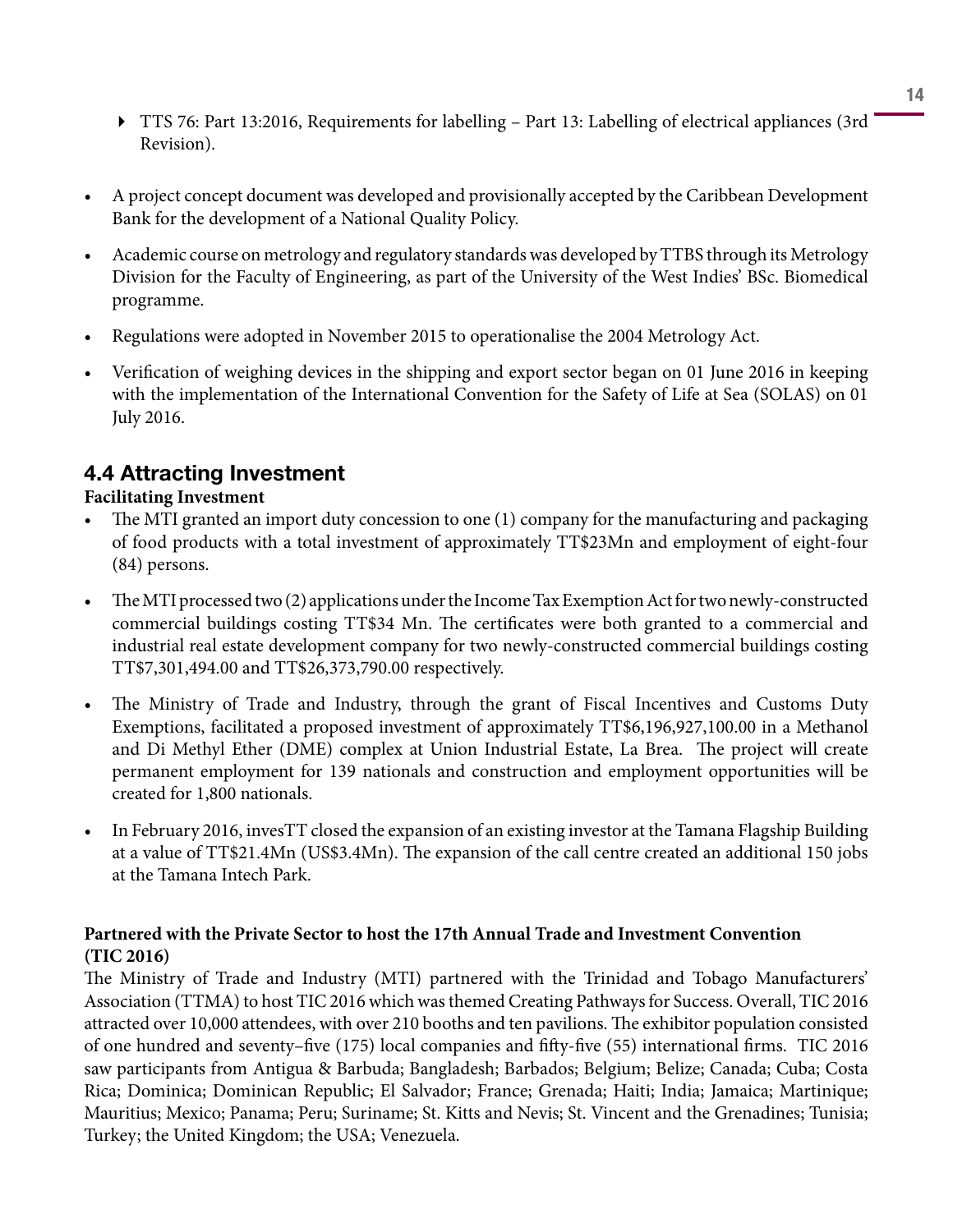#### **Preparation of an Integrated Investment Promotion Strategy for Trinidad and Tobago**

The Ministry of Trade and Industry developed an Integrated Investment Promotion Strategy for Trinidad and Tobago to ensure a coordinated approach by government ministries and agencies in the execution and implementation of investment promotion initiatives. The Strategy outlines the investment priorities and prioritizes activities of the Government for the next five years to ensure consistency towards its long term goal of sustainable growth and development.

#### **eTecK**

#### *Expansion of new Economic Spaces*

Tamana Industrial and Technology Park

- Installation and testing of the fiber optic broad band network completed throughout Phase 1 of the Park.
- Civil engineering works on 21 Lots (over 74 acres) was completed for the tenanting of new investors.

#### **Development Works on New Industrial Estates**

#### *Point Fortin Industrial Park*

• In October 2015, the Point Fortin Industrial Park was completed and eleven (11) lots leased.

#### *Agro-Processing and Industrial Park*

• In June 2016, Cabinet approval was provided for the design and construction of a new 20 acre Park in Moruga.

#### **Upgrade of Existing Industrial Parks**

- The following four (4) Industrial Parks (IP) were upgraded:
	- O'Meara: roads paved and roofs and factory shells refurbished.
	- Plaisance: roads paved and installation works on Waste Water Treatment Plant completed.
	- Frederick Settlement: all roads on park paved.
	- Trincity: drainage improvement works completed on park.

#### 4.5 Improving the Ease of Doing Business

#### **Single Electronic Window (SEW) for Trade and Business**

- In February 2016, the Pesticides and Toxic Chemicals Inspectorate of the Ministry of Health was brought online on the SEW's e-Goods Declaration Module.
- In May 2016, the MTI introduced the e-Maritime Module which allows shipping agents in Trinidad and Tobago to electronically prepare and simultaneously submit vessel pre-arrival and pre-departure declarations to several government agencies.
- In April 2016, the Pharmacy and Drug Inspectorate of the Ministry of Health went live on the Single Electronic Window with new electronic permits and licences.

#### **Enhancement of the Single Electronic Window (IDB Loan)**

A loan contract between the Ministry of Planning and Development and the IDB for the sum of US\$25Mn was signed on 08 April 2016. On 14 September 2016, all of the conditions for first disbursement of loan resources were satisfied.

15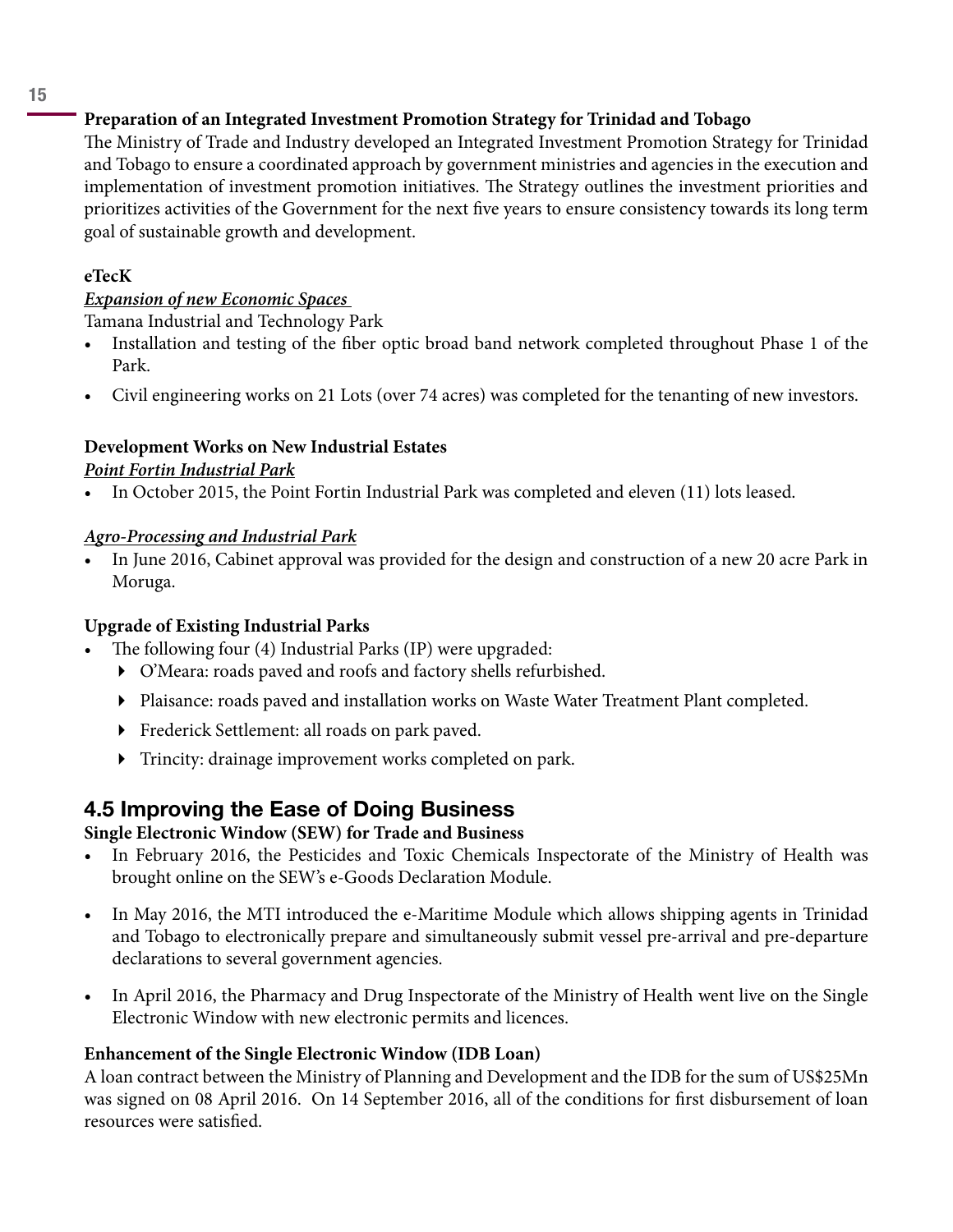#### 4.6 Enhancing Consumer Empowerment

#### **National Consumer Policy**

To ensure consumer rights are protected in respect of the supply of goods, services and digital content, a New National Consumer Policy (2016-2021) was developed by the MTI and submitted to Cabinet in July 2016. A legislative brief for the drafting of a new Consumer Protection and Empowerment Act was also included in the submission to Cabinet. The policy was referred to the Finance and General Purpose Committee (F&GP) in August 2016 for its consideration.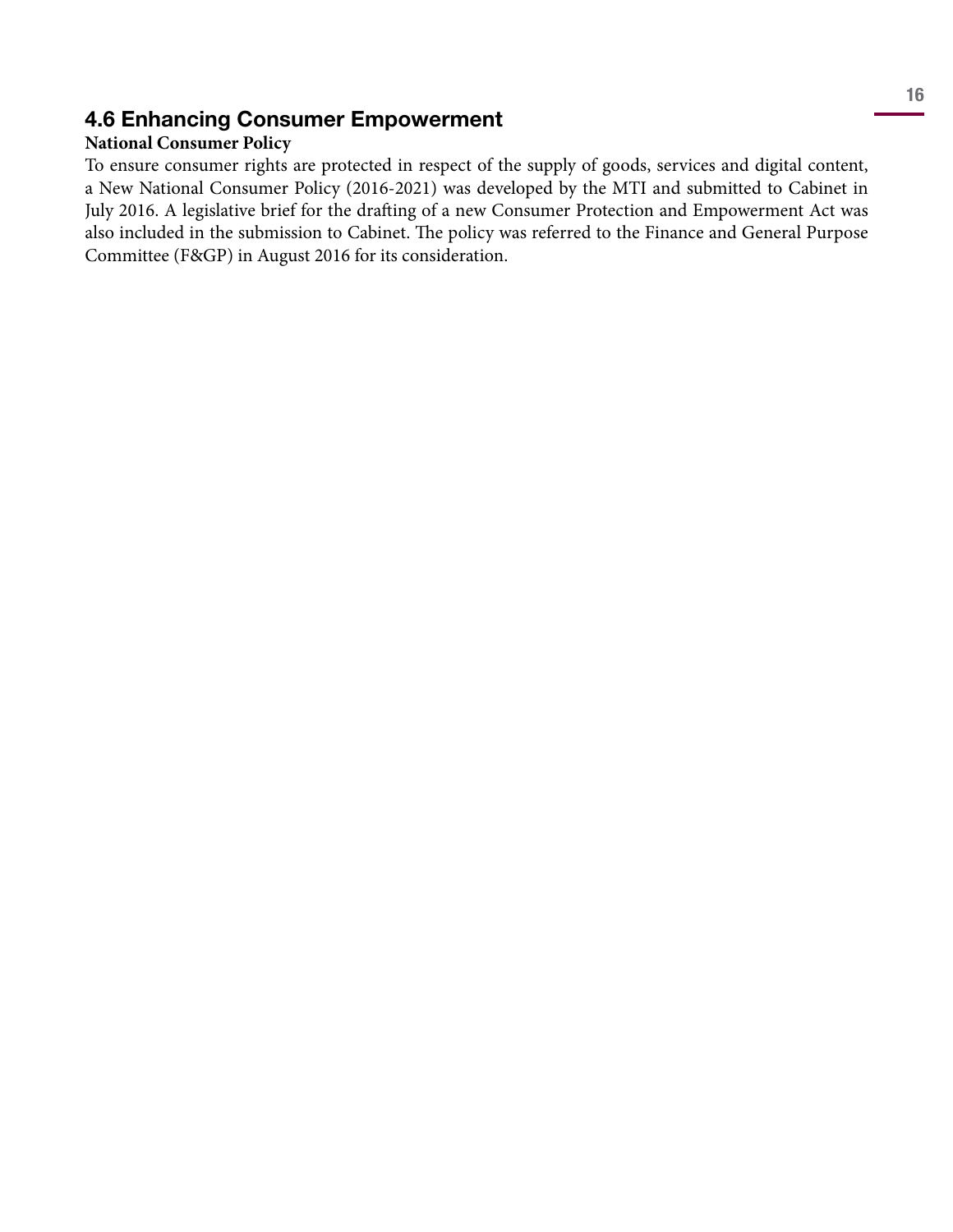## Financial Operations

#### 5.1 Capital Expenditure

The following table provides a summary on the expenditure of projects under the Development Programme of the MTI. At the end of Fiscal 2015/16, 60 percent of the Ministry's allocation under the Development Programme was spent while 94 percent of Ministry's allocation under the Infrastructure Development Fund was utilised.

| Project<br>No. | Item/Sub-item/<br>Group/Project                              | 2016 Estimate | 2016 Revised<br>Estimate | Expenditure as at<br>September 30,<br>2016 | <b>Unspent Balance</b> | % of Funds<br><b>Unutilised</b> |
|----------------|--------------------------------------------------------------|---------------|--------------------------|--------------------------------------------|------------------------|---------------------------------|
| F304           | Development of a Business<br>Development Programme           | 1,000,000     | 1,000,000                | 1,000,000                                  |                        | $\mathbb O$                     |
| R001           | Investment Promotion<br>Initiatives and Development          | 2,000,000     | 2,000,000                | 2,000,000                                  |                        | $\overline{0}$                  |
| <b>R005</b>    | International Market<br>Development- Country                 | 1,000,000     | 1,000,000                | 1,000,000                                  |                        | $\mathbb O$                     |
| R007           | Establishment of Research<br>and Development Facility        | 500,000       | 500,000                  | 250,000                                    | 250,000                | 50%                             |
| R011           | Support to Enabling<br>Competitive Businesses.               | 5,000,000     | 5,000,000                | 3,548,692                                  | 1,451,308              | 29. %                           |
| R014           | Business Development of<br>the Creative Industries           | 10,000,000    | 10,000,000               | 6,000,000                                  | 4,000,000              | 40%                             |
| R016           | Enhancement of the Single<br>Electronic Window (IDB<br>Loan) | 5,000,000     | 5,000,000                | 266,892                                    | 4,733,108              | 94.7%                           |
| B212           | Providing Reliability to<br>Quality Infrastructure           | 1,500,000     | 1,500,000                | 1,250,000                                  | 250,000                | 16.7%                           |
| B216           | Procurement of Equipment                                     | 1,000,000     | 1,000,000                | 1,000,000                                  |                        | $\mathbf 0$                     |
| <b>B218</b>    | TTBS- Building Capability<br>for Sustaining Export           | 500,000       | 500,000                  | 125,000                                    | 375,000                | 75%                             |
| A003           | Upgrading of Information<br>Technology and Systems           | 1,000,000     | 1,000,000                | 549,228                                    | 450,772                | 45.08%                          |
|                | <b>Total of Development Programme</b>                        | 28,500,000    | 28,500,000               | 16,989,812                                 | 11,510,188             | 40.39%                          |

#### Statement of Capital Expenditure Extract as at September 30 2016 ( End of Financial Period)

5.0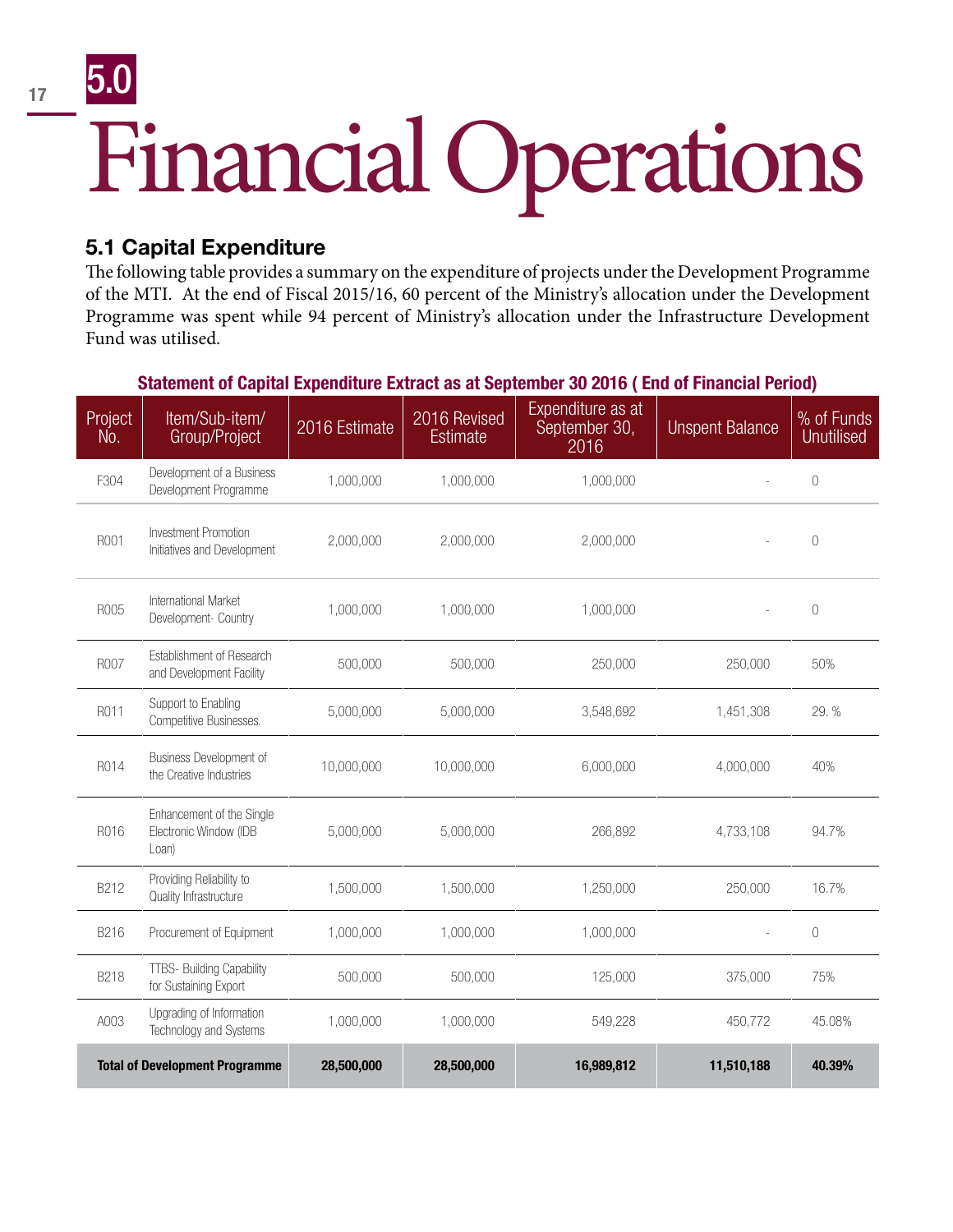#### Statement of Capital Expenditure Extract as at September 30 2016 ( End of Financial Period)

| Project<br>No.     | Item/Sub-item/<br>Group/Project                           | 2016 Estimate | 2016 Revised<br>Estimate | Expenditure as at<br>September 30,<br>2016 | <b>Unspent Balance</b> | % of Funds<br><b>Unutilised</b> |
|--------------------|-----------------------------------------------------------|---------------|--------------------------|--------------------------------------------|------------------------|---------------------------------|
| Q276               | Development Works on<br><b>Industrial Estates</b>         | 20,000,000    | 8,880,636                | 7,631,465                                  | 1.249.171              | 14.07%                          |
| Q293               | Wallerfield Industrial and<br>Technology Park             | 12.000.000    | 23.119.364               | 23.051.890                                 | 67.474                 | 0.29%                           |
| Q297               | Business Investment                                       | 3,000,000     | 3,000,000                | 1,226,728                                  | 1,773,272              | 59.1%                           |
| Q303               | Single Electronic Window for<br>Trade & Business          | 24,000,000    | 24,000,000               | 23.560.411                                 | 439.589                | 1.83%                           |
|                    | <b>Total of Infrastructure</b><br><b>Development Fund</b> | 59,000,000    | 59,000,000               | 55,470,494                                 | 3,529,506              | 5.98%                           |
| <b>GRAND TOTAL</b> |                                                           | 87,500,000    | 87,500,000               | 72,460,306                                 | 15,039,694             | 17.19%                          |

#### 5.2 Internal Audit

The overall objective of the functions of the Internal Audit Unit is to assist the Accounting Officer in the effective discharge of his/her responsibilities as defined in the Exchequer and Audit Act, Chapter 69:01 by furnishing objective analyses, appraisals, recommendations and pertinent comments on the activities reviewed.

During the period the Internal Auditors examined the records of the Ministry/Departments in order to ascertain the extent of compliance with established policies and procedures as established by the Treasury and ensured that expenditure incurred and revenue earned conformed to the Estimates of Expenditure/ Revenue approved by Parliament. The Unit also ensured that expenditure incurred under the various votes, were made in accordance with Budgeted Allocations and that expenditure did not exceed releases granted.

Additionally, the Unit also audited the employment practices of the Ministry to ensure it operates in accordance with the guidelines set by the Personnel Department.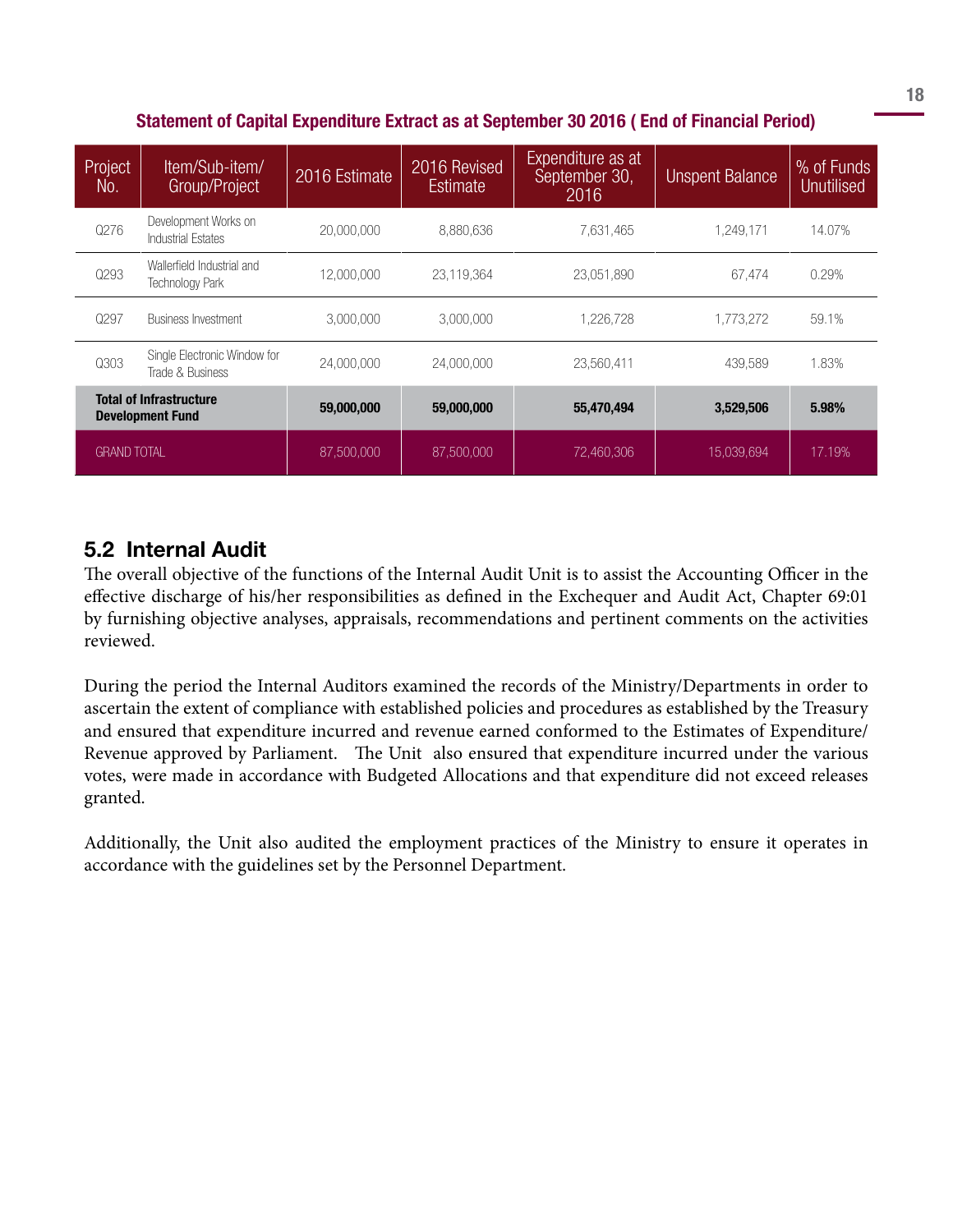### 6.0

19

## Human Resource Development Plan

The Human Resources Unit (HRU) is directed with facilitating the recruitment, retention and development of staff to ensure that a competent pool of skilled professionals at the technical and non-technical levels are employed.

#### 6.1 Organisational Establishment and Employee Categories

| Total Number of Established Permanent positions                      |     |  |  |  |
|----------------------------------------------------------------------|-----|--|--|--|
| Actual Number of Persons employed in Established Permanent positions | 129 |  |  |  |
| Number of Vacant Established Permanent positions                     | 134 |  |  |  |
| <b>Total Number of Contract Positions</b>                            | 95  |  |  |  |
|                                                                      |     |  |  |  |
| Actual Number of Contract Employees currently employed               | 186 |  |  |  |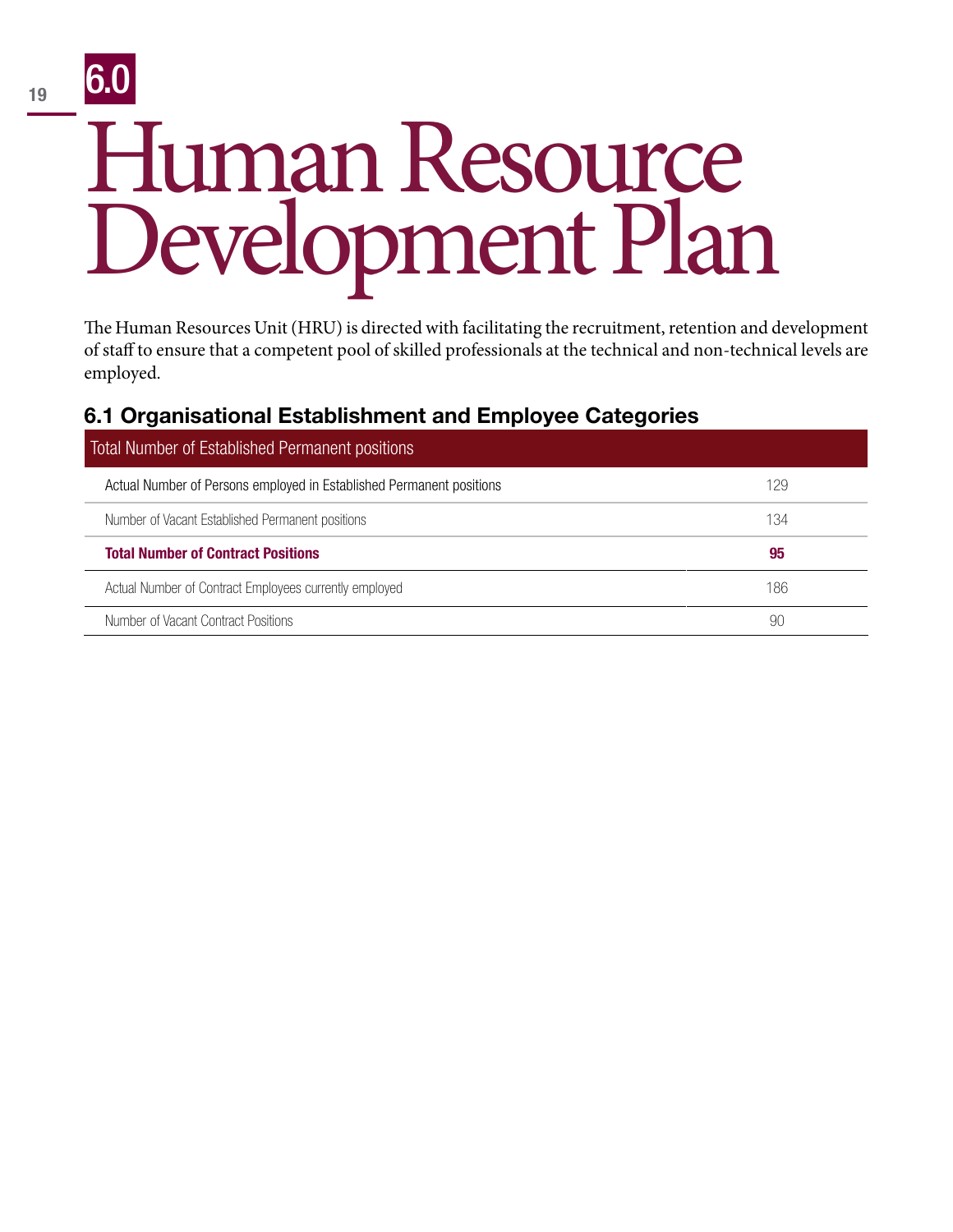## Public and Community Relations 7.0

To continue the Ministry's good corporate social image in Fiscal 2015/16, the following initiatives were undertaken:

#### **World Standards Day 2015**

The Minister of Trade and Industry joined the Trinidad and Tobago Bureau of Standards staff in recognizing the World Standards Day 2015 themed *"Standards, the world's common language"* on 14 October 2015. The Minister emphasized the important role national standards play in supporting national strategies aimed at trade competitiveness, economic diversification and the sustainable development of Trinidad and Tobago.

#### **Consumer Affairs Division celebrated World Consumer Rights Day 2016**

World Consumer Rights Day 2016 was celebrated via an outreach activity hosted by the Consumer Affairs Division under the theme "You have the power of choice" on 15 March 2016 at Market Street, Tunapuna. Consumer Advocates spent the day educating commuters, shoppers and residents in the Tunapuna area on their rights and responsibilities and avenues for redress/complaints resolution. Consumers were encouraged to be vigilant and responsible.

Consumer Affairs Division (CAD) joined forces with the Ministry of Community Development, Culture and the Arts in commemoration of Community Development Day, 2016 at the Vessigny Beach Facility on 24 July 2016. The Division again used the opportunity to educate consumers on their rights and responsibilities.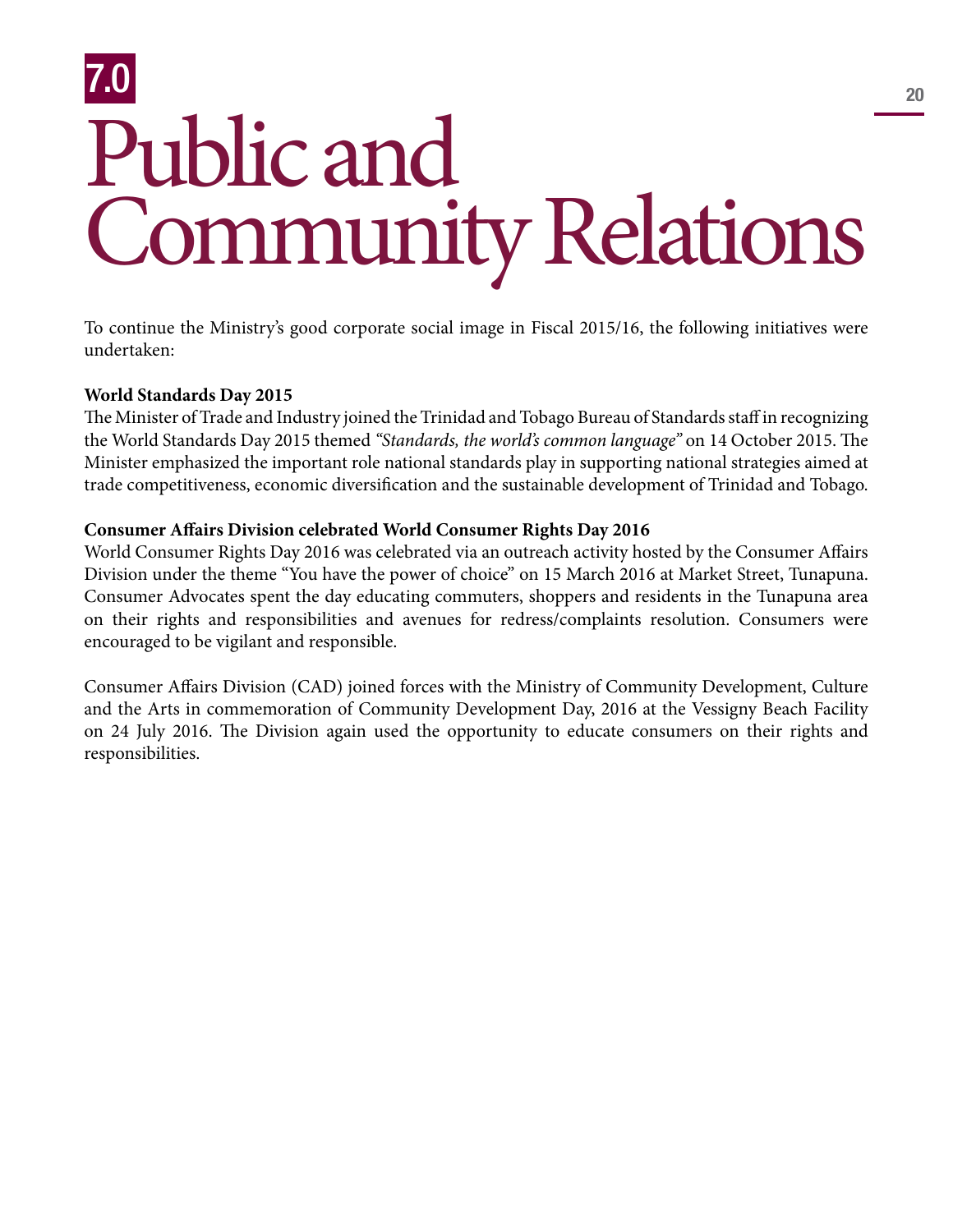## The Way Forward 8.0

It is to be noted that, while these initiatives have commenced in Fiscal 2015/16, the MTI will be focused on completing these initiatives in Fiscal 2016/17:

**Development of a National Services Policy,** which will increase the overall contribution of the services sector to the economy by providing a framework to increase exports, develop human resources and facilitate adherence to international standards.

**Development of a Trade Mission Strategy,** which will create a consistent, coordinated approach towards international Trade Missions.

The continued implementation of the **CARIFORUM/European Union Economic Partnership Agreement (EPA),** which will involve capacity building, legislative amendments and institutional strengthening, and more specifically:

- Ratification of the agreement;
- Establishment of the National EPA Monitoring Committee; and
- Implementation of outstanding Articles under Chap 2, Act No. 9 of 2013, of the EPA Bill

**The Implementation of the National Export Strategy (NES)** for Trinidad and Tobago, which will strengthen local exporting capacity and competencies; enhance administrative efficiency; and improve export market penetration and support.

**The Negotiation of additional Investment Promotion and Protection Agreements,** which will assure investors of the Government's commitment to promote and safeguard their investments, and promotes a legal investment framework that is stable, transparent, consistent and fair.

**Legislative Changes to the Foreign Investment Act, Chapter 70:07**, which will strengthen and improve the existing institutional and regulatory framework for investment, bring Trinidad and Tobago's investment legislation in line with international standards, and greater leverage when negotiating treaties.

**The Execution Strategic Planning Exercise for the Film and Music Industries**. The MTI will develop strategic plans for the film and music Sectors in an effort to provide the Government with a blueprint to make informed policy decisions to develop these Industries. These Strategic Plans will outline the value chain of these subsectors to determine its economic value to Trinidad and Tobago.

**The Development of a National Local Content Broadcast Policy.** The MTI in collaboration with the Ministry of Planning and Development, Ministry of Community Development, Culture and the Arts and Ministry of Public Administration intends to develop a National Local Content Broadcast Policy for the Audio and Audio-Visual subsectors. This Local Content Policy will state how the government intends to address the limited amount of airplay opportunities provided for the Audio and Audio-Visual subsectors. It will also identify appropriate local content regulations in the broadcasting sector to protect and promote local programming.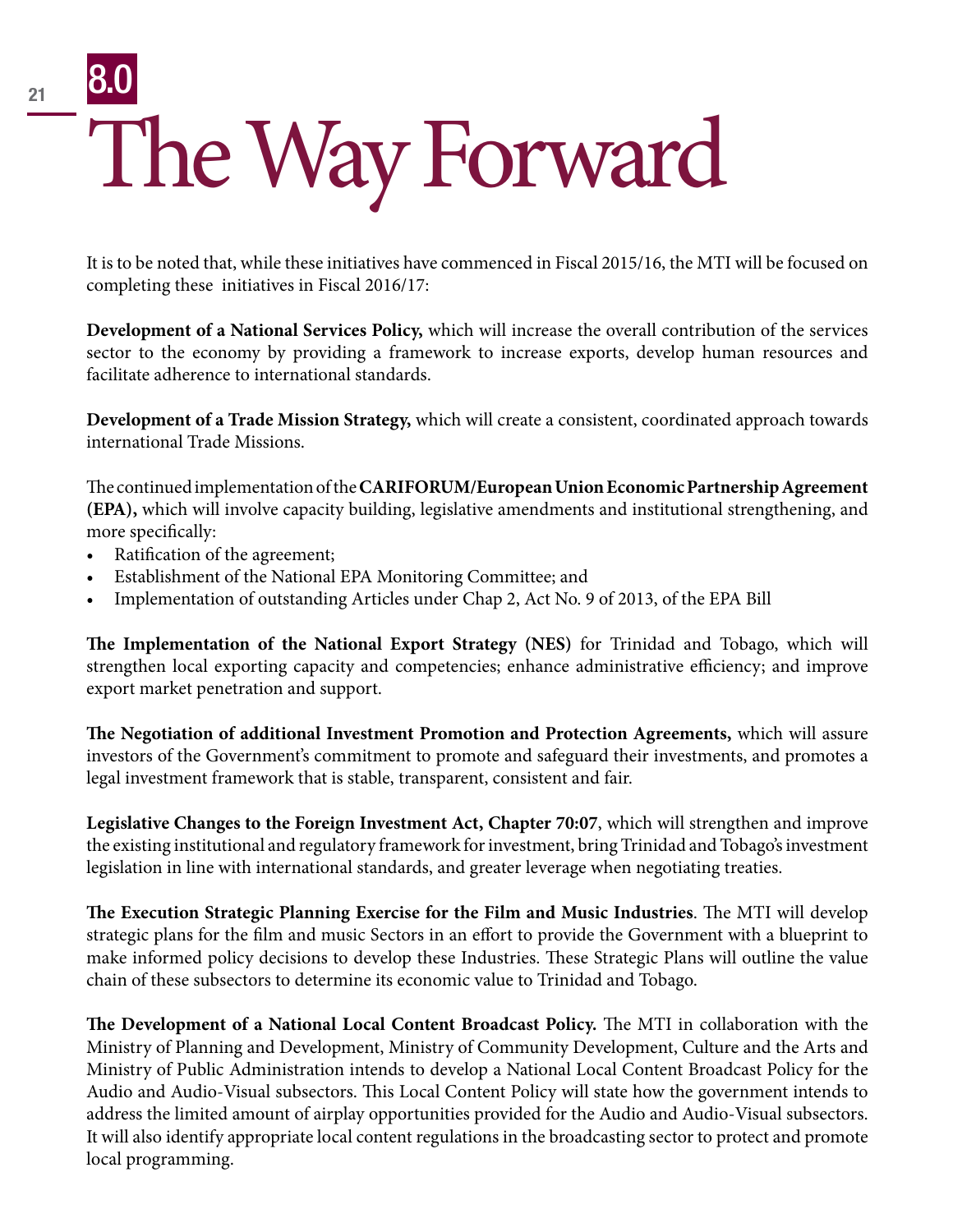**The Implementation of an Incentives Regime for the Creative Industry.** This Incentives Regime will create an enabling environment which will foster the growth and development of the creative industry.

**The Establishment of a Local Production Cooperative**. The Trinidad and Tobago Fashion Company (FashionTT) in collaboration with the University of Trinidad and Tobago (UTT) will establish a Fashion Production Cooperative with the primary objective of increasing the production of fashion designs locally. The proposed production cooperative will serve as a viable avenue through which skilled production staff can collectively increase the available level of local production which can tap into the English Speaking Caribbean market.

**The Implementation of an Artiste Portfolio Development Programme.** This programme aims to create a strong, balanced portfolio of artistes to be readied for international export.

**The Facilitation of an Industry Certification Initiative.** The Ministry through the Trinidad and Tobago Film Company intends to implement a capacity building initiative geared toward training local production crews to bring them up to speed with international standards.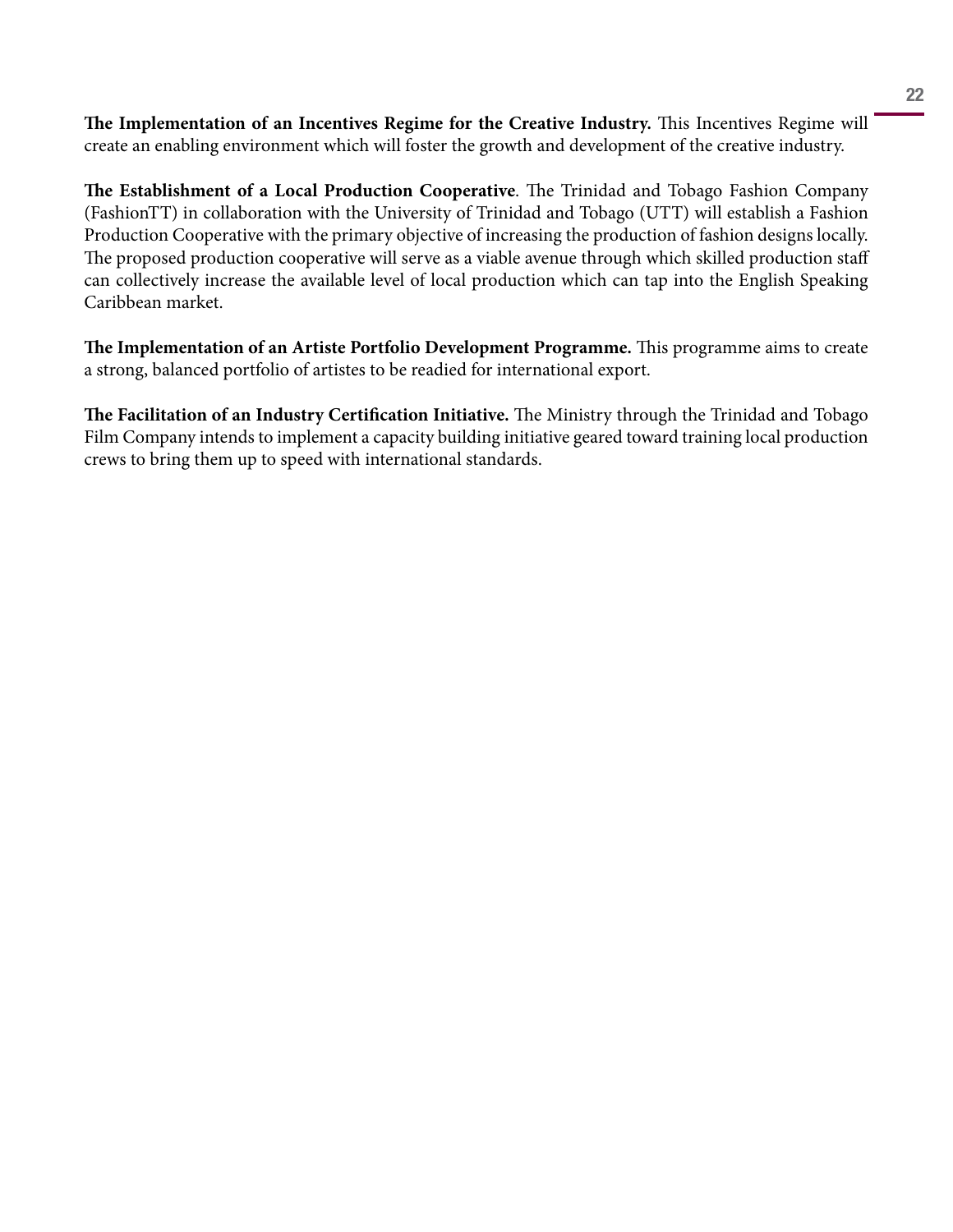## Conclusion 9.0

The progress taken by the MTI during Fiscal year 2015/16 to diversify the economy embarked on a number of initiatives which included the expansion of trade through the negotiation of trade agreements, the enhancement of the non-energy sectors, the strengthening of the legislative framework for investment and business environment and the improvement of the ease of doing business in Trinidad and Tobago.

The MTI is devoted to improving and sustaining the non-energy sector. It can be realized, through the interventions set out in the near future, additional diversification and expansion in the non-energy sector will be attained.